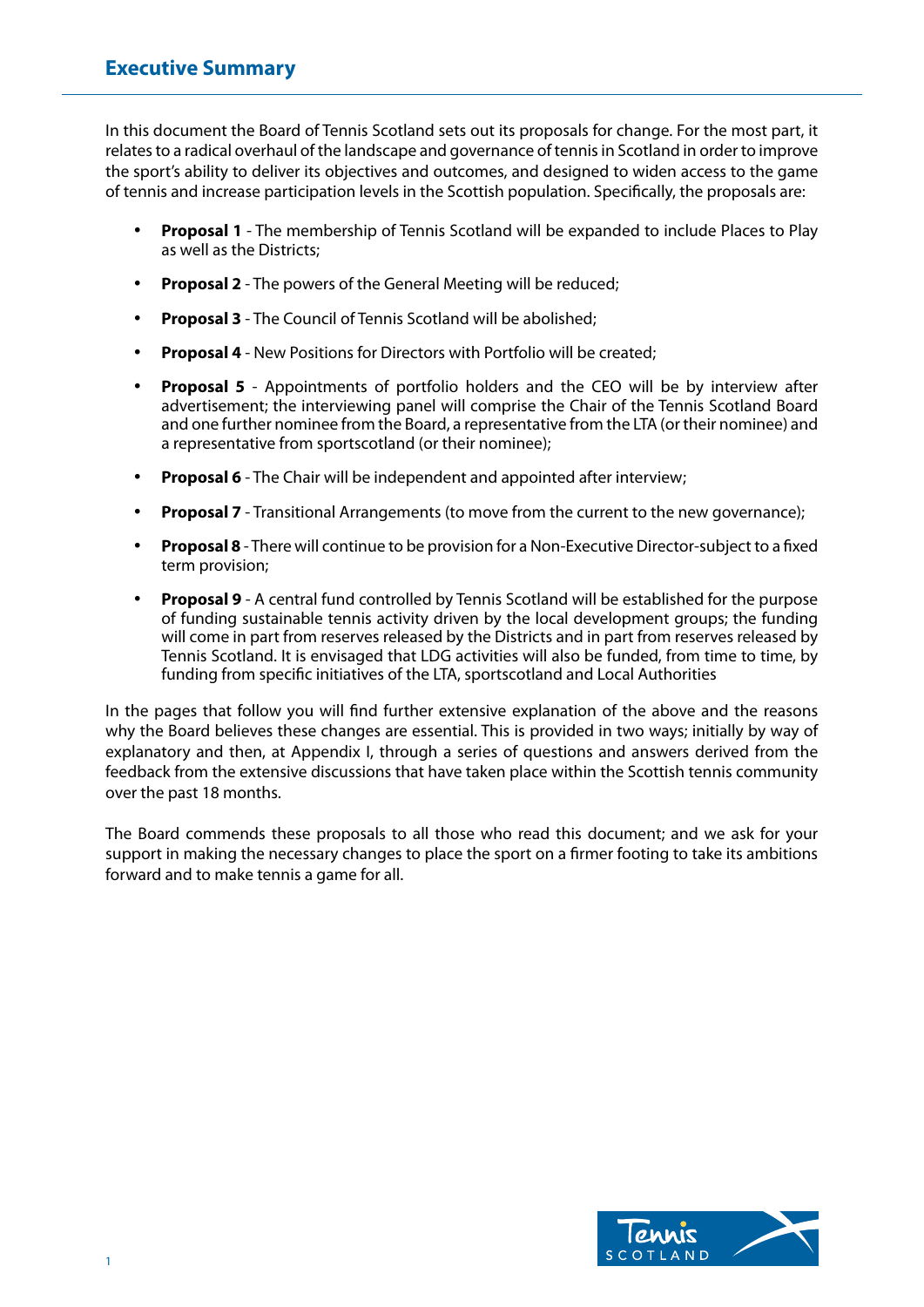# **Section I : The Present Golden Era and the Opportunity Arising**

The present Board of Tennis Scotland has been in office for just over five years. It came into office at the start of a period of unusual prominence for Scottish tennis. While the success of Scotland's professional tennis players is due to the players themselves and their support teams their continuing success offers future Boards of Tennis Scotland the opportunity to expand levels of participation within Scotland.

Globally tennis is a major participation sport; historically that has not been so in Scotland. The result is that our infrastructure is underdeveloped and annual funding is limited. Some prominent clubs have basic facilities and the majority service a narrow socio-economic group. Participation in schools is extremely limited and local authority provision of facilities has been run down over several decades. Against that background the Board concluded that unless increased funding became available the opportunity for greater participation was more illusory than real. An underfunded piecemeal approach was bound to fail. The strategy was to seek a radical change in the funding model which would enable future Boards a genuine opportunity to expand the level of participation.

Tennis Scotland's principal financial stakeholders are the LTA and **sport**scotland. Both accept the Board's analysis that there is a window of opportunity to expand the profile of and participation in the sport. However the Board and the stakeholders agree that, while there is a huge tennis opportunity, a radically improved funding model is only a pre-requisite; it would be quite possible for increased funding to be frittered away without any permanent legacy.

On that basis the Board believe that nothing of substance can be achieved without four conditions being satisfied:-

# **(i) adequate funding (both capital and revenue)**

# **(ii) a sustainable vision for expansion**

# **(iii) a Board comprising persons with the necessary skillset**

# **(iv) a Board with independence; unhampered in its decision-making and delivering both transparency and accountability**

 It would be wrong to think that there is a pre-determined slice of funding which is allocated to Scottish tennis by the stakeholders regardless of the quality of vision, strategy, performance and corporate governance. In effect Tennis Scotland competes with other sports for **sport**scotland funding and with other parts of Britain for LTA funding. However for the moment the Murray factor gives Tennis Scotland an edge in that competitive process; tennis has the attention of the nation and the Board and our stakeholders believe that targeted funding could have a disproportionately positive effect on participation levels - if the four conditions mentioned above are satisfied.

The Board believes that a bid for significantly increased funding in both capital and revenue terms (ie the first condition) will be successful if the Board can demonstrate that Tennis Scotland can satisfy conditions 2-4. The Board has spent many hours considering, debating and consulting. It believes that now is the time to provide the appropriate leadership. This document is being promulgated to those who sit on District Boards and District Management Committees and who are in essence the current decision makers in Scottish tennis. Throughout the remainder of this Document the District Board and District Management Committee members are referred to simply as "decision makers". If you are being sent a copy of this Proposal Document **you** are a decision maker at a pivotal moment for Scottish tennis. If the proposed changes are voted through then the present opportunity can be seized; if not then the moment will have passed.

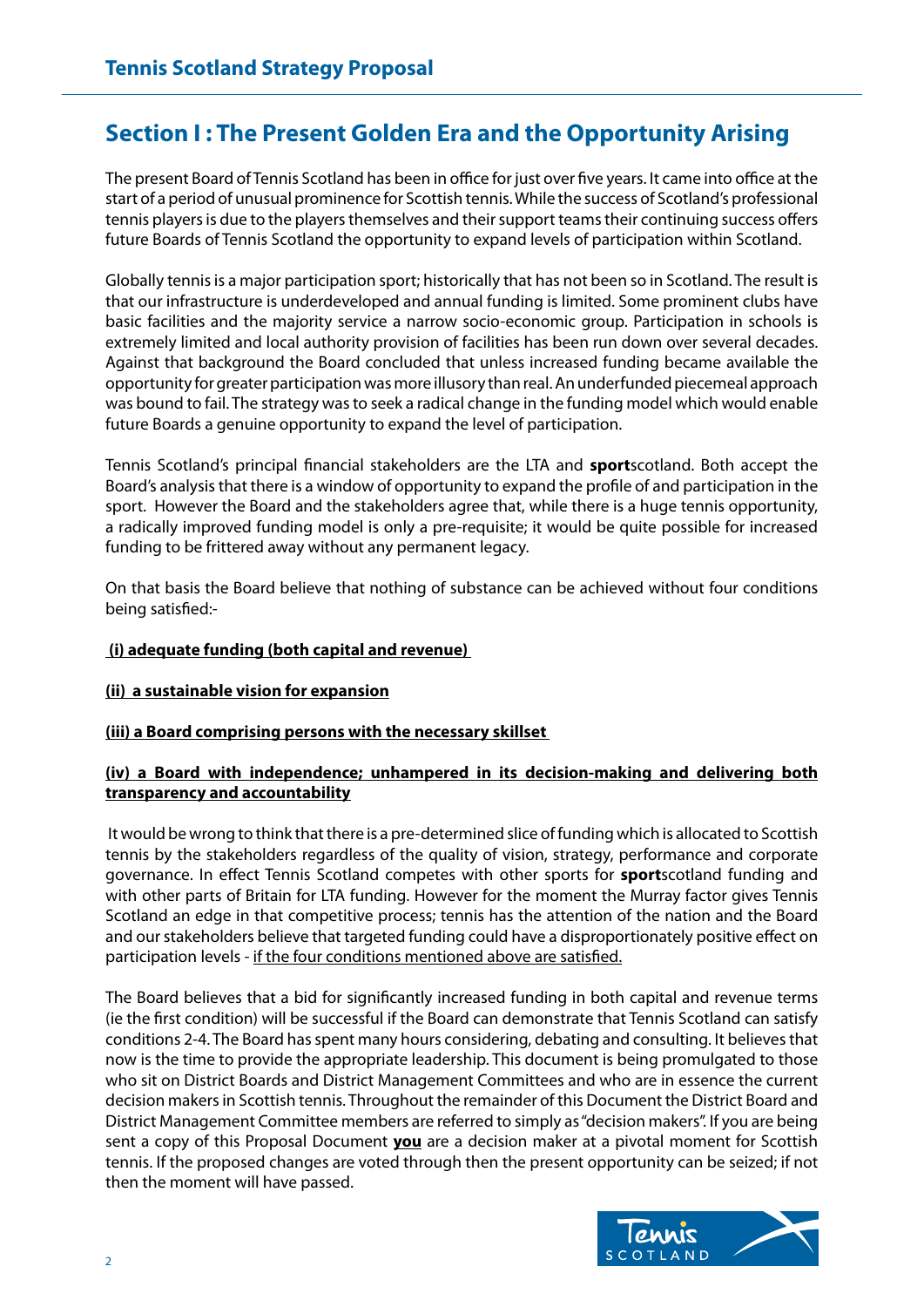# **Section II: The Decision Makers**

You are one of a small group of people. The number of British Tennis Members resident in Scotland is **26,616.** You are one of less than 70 decision makers; it is a group which comprises some who are relatively new to tennis administration and others who have been involved for decades. It will take only a small number of the decision makers (possibly less than 15) to be resistant to change (or to do nothing) for the present opportunity to be lost.

The Board is asking for your support; it does not seek that support by concealing its agenda or making false promises. You should understand that these proposals represent a radical change to the corporate governance structure of Tennis Scotland. If the proposals are implemented the Districts (and a number of decision makers) will be the losers in terms of power and influence within the Scottish game. This Document explains why change is necessary if the game is to flourish.

Every decision maker has a love of our sport and some have dedicated decades of their lives to tennis administration. The Board acknowledges that and on behalf of the wider tennis community records its appreciation. However where personal interests could interfere with the decision making process the Board identifies that; and where observations have been made with which this Board disagrees this document identifies that - because your decision must be made on the basis of the merits of the proposals.

# **Section III: The Board's Analysis**

Tennis Scotland cannot plan to produce Andy Murrays to order. The Board also believes that talk of plans to increase participation misses out an essential step in the process. What can definitely be done is to plan a year on year increase in the number of those who are afforded an introduction to tennis and afforded the opportunity to take tennis up on a more permanent basis. 57,824 (year ending 31 March 2011) Scottish children started Primary 1 in 2011; no accurate figures are available but a reasonable estimate is that less than 10% received an introduction to tennis and have subsequent access to courts and equipment at rates that are within the financial reach of the child's family. A reasonable long term target might be that 80% of school age children have access to that opportunity.

The vision is achievable over time. As will be seen in due course **sport**scotland wishes to operate in four year funding cycles and the LTA is now inclined to do so as well in the case of Tennis Scotland. The vision is not achievable over one funding cycle and probably is not achievable over two. Most of those on the present Tennis Scotland Board are coming to the end of their period in office. The Board wishes to bequeath to its successors a situation in which the four conditions are satisfied and sustainable going forward; and to assist the new Board members in the transition from one Board to another. If the new Board can make progress towards the vision in one four year cycle then it is reasonable to think that stakeholders will be receptive to funding further progress (by further capital investment and annual funding) in subsequent cycles.

Participation goes beyond mere introduction; tennis is a difficult sport and "drop off" will always be a problem. Nonetheless, if there is a "joined up" approach involving Tennis Scotland, local authorities, schools, places to play and the existing Districts it is hoped that with increasing numbers being introduced to the sport regular participation will also greatly increase – although that too is a long term project.

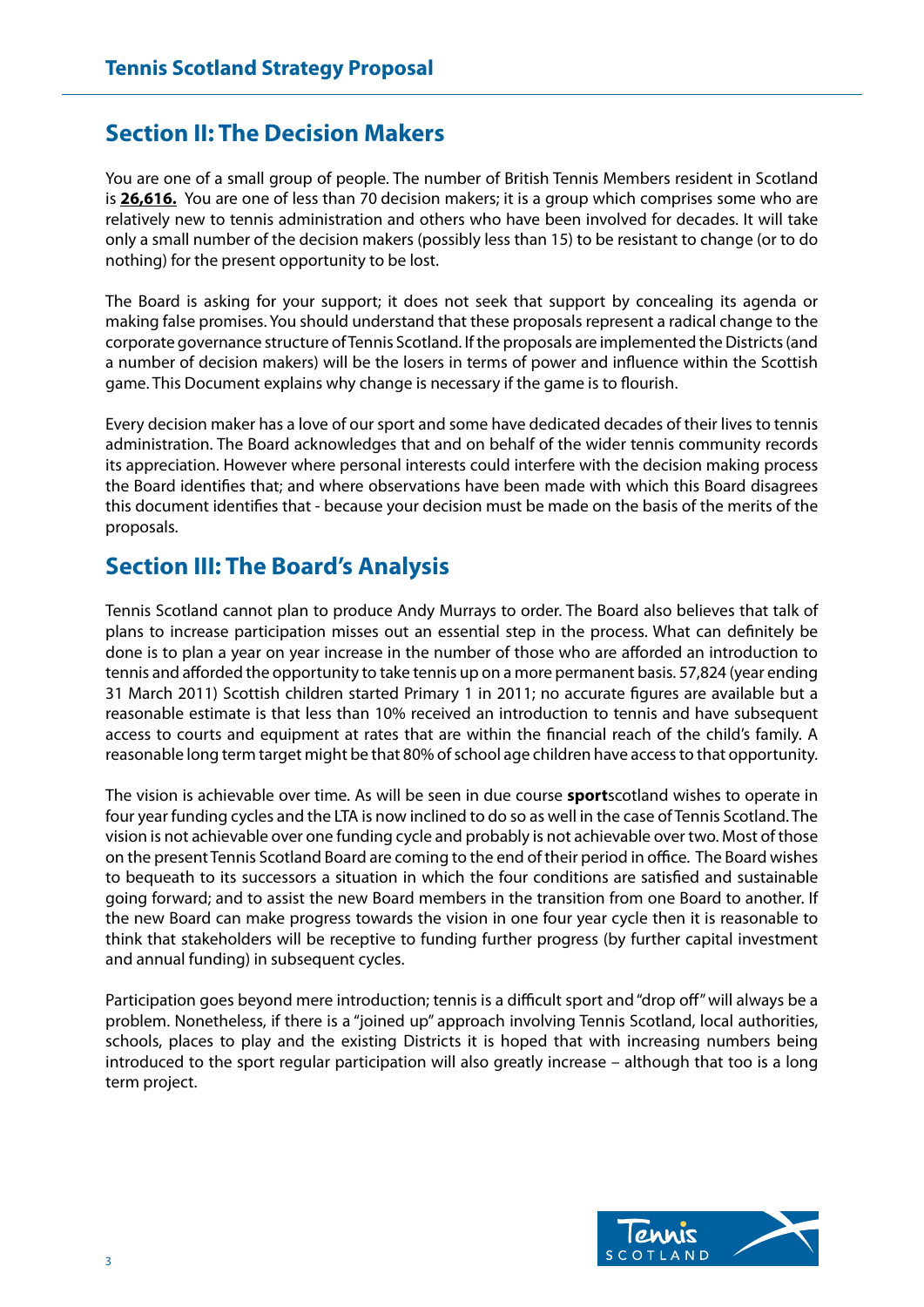# **Section IV: The Four Conditions**

## (i) Adequate Funding

It is said above that the Board decided that any opportunity given by the Andy Murray effect was illusory unless four conditions were satisfied. The first condition related to funding.

A considerable amount of time has been spent in consultation and meetings with the LTA and **sport**scotland. The interface has been with our CEO, David Marshall and our Chair, Gordon Baker. A presentation to the full **sport**scotland Board - an opportunity given to very few sports - was well received. Encouragement has been received from the highest level within the LTA and tripartite meetings of Tennis Scotland, **sport**scotland and the LTA have made good progress.

If that had not been the case the Tennis Scotland Board would not have embarked on the time consuming and occasionally bruising exercise of discussion, consultation and meetings which have taken place over the last 18 months. The Board is satisfied that the first condition can be fulfilled; the Board is also satisfied that it is in a position to fulfil the second condition (a sustainable vision for expansion) but will only embark on further discussions with **sport**scotland and the LTA if conditions (iii) and (iv) are addressed to the Board's satisfaction.

#### (ii) A Sustainable Vision for Expansion

There are four elements to the vision and these are as follows:-

#### (a) Local Development Groups

Ideally every Scottish child should be introduced to tennis at a young age and should be able to access courts, equipment and organised competition. Traditionally a child had an introduction only if the child and his parent sourced a local club. The Board believes that as a result many children who would have found that tennis was their "thing" never did so because they were never introduced to the sport.

The model is for the introduction to be made through the school. Already there are some pockets of best practice in this regard; at least one large club has a development officer and connections with a number of schools in its area. Some club professionals run a "whacky racquets" programme for Primary 1 and 2 children at one or more of the local schools.

In the examples given above the system is "joined up" in that the local club is organised in such a way as to be receptive to enquiries and welcoming when new junior members join. Programmes of coaching and competition are available and the attempt is made to create a culture around the game which encourages player retention.

It is not the intention of this document to describe a fixed national template because there will be variations in local practice. However if the above model is to become the way forward within Scotland then there are a number of elements that have to be in place.

The first is a culture within education authorities whereby access to primary schools is afforded for the purpose of introducing young children to our sport. This in itself involves an element of trust and administrative effectiveness; there may well be issues of insurance and child protection. It is suggested that the administrative burden in liaising with local authorities and schools is best discharged by Tennis Scotland, which can have systems in place, rather than by local volunteers. It is also suggested that there is a greater credibility and acceptability about a programme run under the auspices of the national governing body.

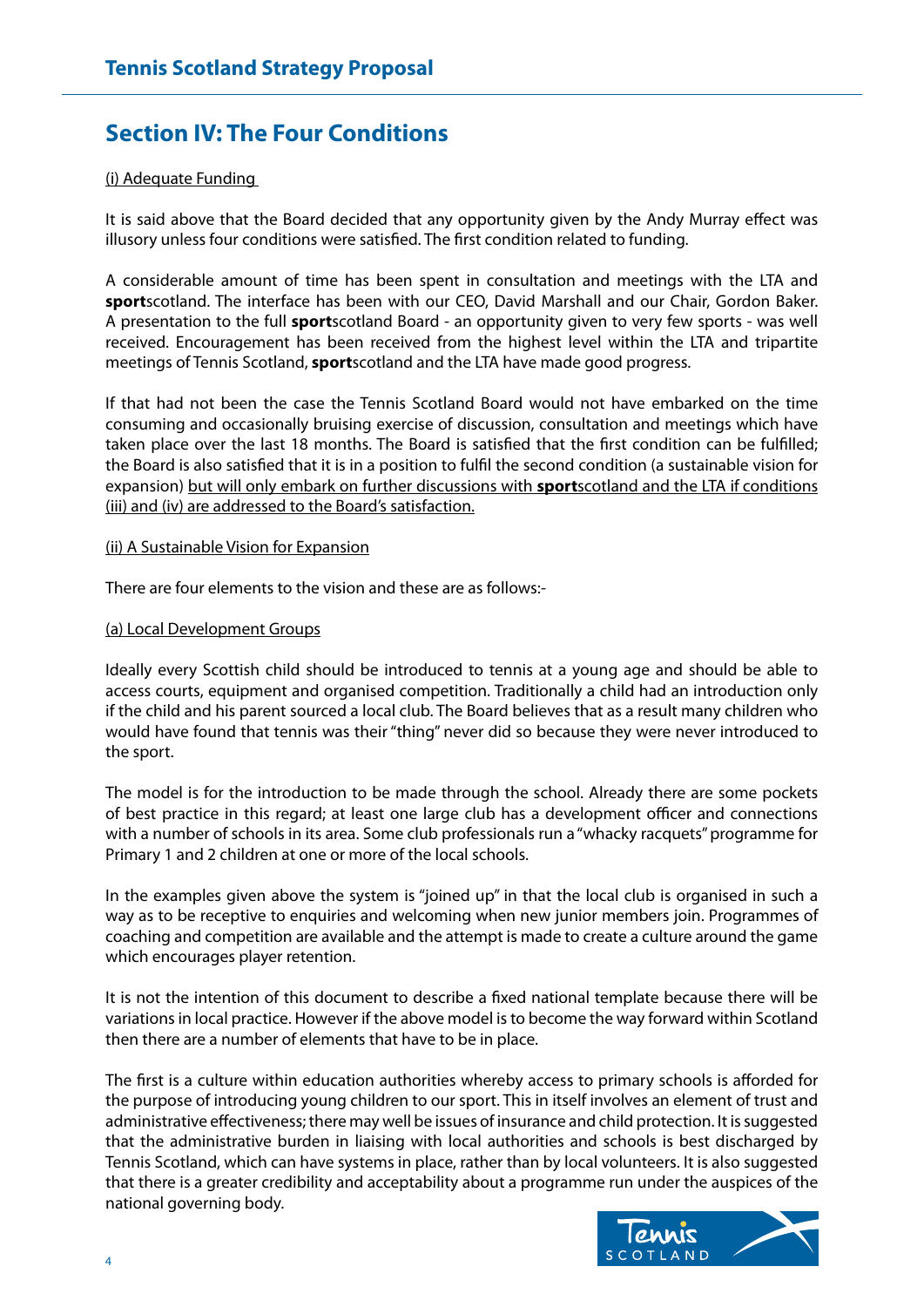The second element is that any persons who actually run introductory programs within schools have to be good at what they do. No doubt this will be so with a professional coach but that will not necessarily be the case with an enthusiastic volunteer.

The third element is that clubs have to be prepared to receive and encourage any children who decide, through their parents, to join the local club. This is not a challenge in the case of some clubs but the whole point of this vision is that there will be outreach in areas which are presently tennis "deserts"; and the local club may have only a few enthusiasts who would happily contribute to the well being of the club and the sport generally but who are not quite sure how to go about it. In those cases guidance will be required.

Addressing the second and third elements will be the job of the Tennis Scotland field staff; that is their job – it's what they are trained to do and it's what they are good at. It will be for them to identify, educate and empower local enthusiasts for whom, at the moment, the only route to involvement is either on the club committee or District committee.

For want of a better name the Board calls these small groups of enthusiasts "local development groups". Quite how they will be organised depends on local requirements; it might be a few enthusiasts from one club who decide to "evangelise" the local schools in their area. It might be a larger group of enthusiasts drawn from several clubs who decide that they are, collectively, going to "hit" a larger number of schools. There might be assistance from a sports development officer employed by the local authority; where there is local authority court provision there might be involvement by enthusiasts who are not presently members of a club and, almost by definition, are outwith the recognised "tennis family". In other words it is about spreading the net more widely than has ever been attempted or even contemplated in the past.

Success breeds success. There is no doubt that the most difficult years will be the first few. Much work will be involved in setting up links with local authorities and schools and in training and empowering clubs and volunteers. However once a local development group has been established and a working relationship is in place with the local schools the job of the full-time member of the field staff will have been done and he or she will be free to move on to other projects. Clearly there will be a "maintenance element" but for the most part it is hoped these links will be permanent and self servicing. If they are then it is inevitable participation numbers will increase; at the end of the four year cycle the stakeholders will recognise (i) that much progress has been made with the project that they have supported and (ii) the project is not complete but requires ongoing financial support.

The other point is that as local authorities and schools see success in some pockets they will want that success to be maintained and increased. In modern jargon a successful "brand" will have been created and individuals and organisations are attracted to success. The opportunities for local sponsorship will increase; we have all seen photographs in the local press of people holding a cheque from a local business for some particular project. It seems to the Tennis Scotland Board that any "brand" which involves a programme to expand a high profile sport in one's local area is exactly the sort of project which will be attractive to local sponsors and even to a Scotland wide sponsor. As the "development brand" matures and receives local and national media interest Tennis Scotland will seek to be alive to any sponsorship opportunities, both local and national, that this presents.

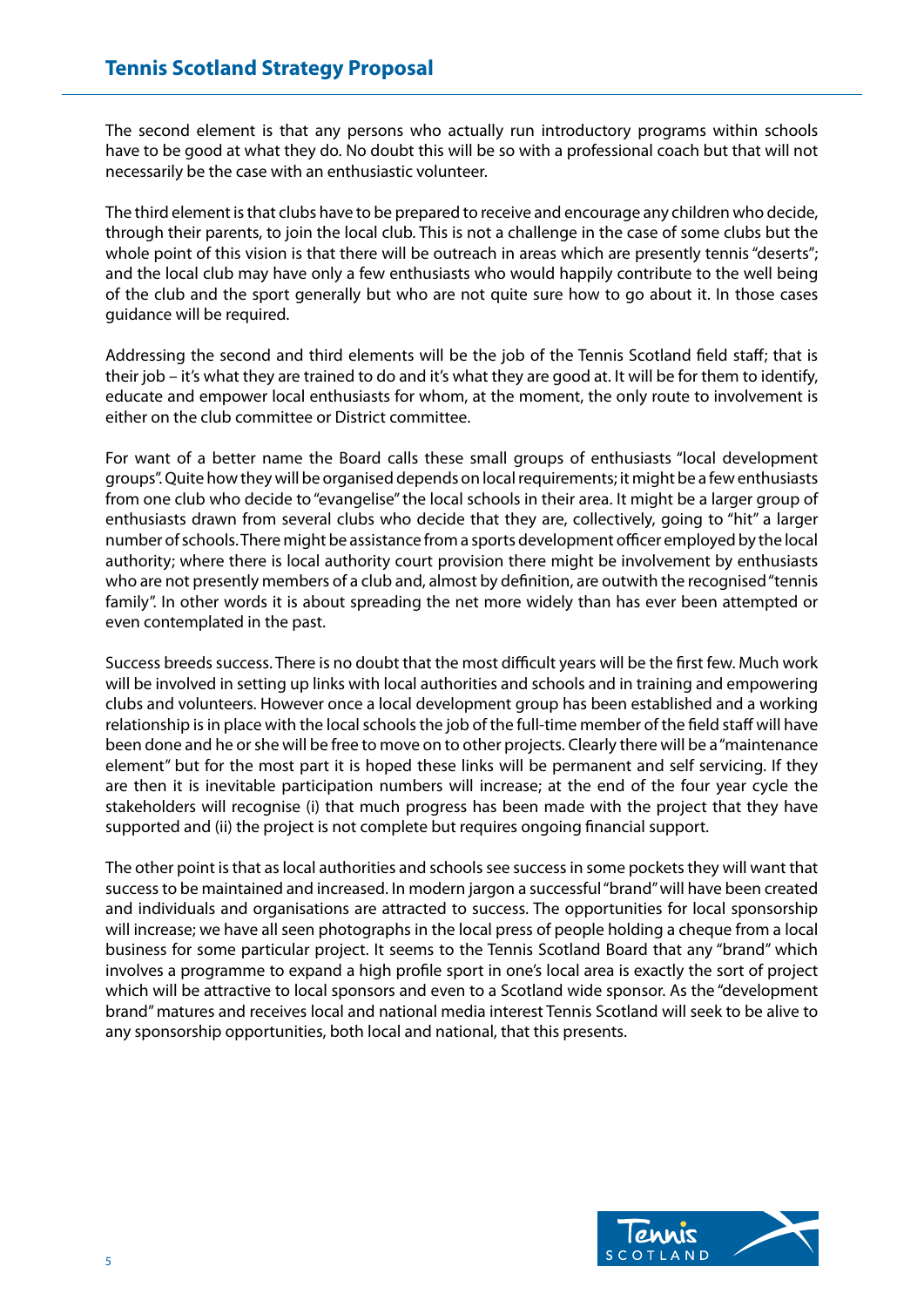#### (b) The Infrastructure

Just as success breeds success so does money attract money. If significant capital funding is made available to improve the infrastructure of Scottish tennis then the first question is whether or not that can be used in such a way as to increase the overall "pot". The Board believes that can be done.

Local authorities (and their leisure offshoots) are subject to funding restrictions but remain under pressure to expand facilities. Entering into partnerships with other organisations that are able to deliver a contribution to the capital required is an attractive way of local authorities maximising returns achievable from relatively scarce resources. That is particularly so if the investment is part of a wider project to increase the availability of sport within their catchment area; as will be seen from the previous section on local development groups this would in fact be the case as far as local authorities were concerned.

Also local authorities have existing ground and facilities; developing a structure which is already in place is less expensive than acquiring land and building a new structure. So for all of these reasons the Board is hopeful that any funding provided by our stakeholders can be further increased by partnerships with other organisations that are also seeking a return on their own limited resources.

Another possibility is the tertiary education sector. From time to time a sports facility is developed at a university or college – the Board does not exclude the possibility that there is scope for some kind of pooling of resources in such a circumstance.

In short Tennis Scotland must engage at a rather higher level than it has done hitherto with partners who have access to funds. From time to time EU grants are available for various purposes; it is unlikely that grants would be given directly to Tennis Scotland but grants may well be available to supplement funding available from local authorities. Tennis Scotland must be alert to opportunities as and when they arise and that is much easier if Tennis Scotland is (i) regarded as a respected, professional organisation which has a positive image associated with a successful "development brand" and (ii) has access as a respected partner to entities which themselves control and have access to significant levels of funds. Our stakeholders can and will assist in that regard but first of all Tennis Scotland must show itself to be worthy of that respect and to be professional in its approach.

It follows from the foregoing that the Board does not envisage a situation in which grants would be given to clubs solely on the grounds that they "need" new courts or have a clubhouse which is "run down". On the other hand that is not to say that clubs will not benefit; however the extent of their success in doing so will be dependent to a very large extent upon what they can offer on an ongoing basis to the development "brand" which Tennis Scotland is seeking to develop.

#### (c) Adult Participation among "New Recruits"

This has always been a challenging area. Tennis is a difficult sport and skills which are readily learnt in childhood are more difficult to develop as an adult. There is no doubt the Board believes that the easiest target group is the primary school population – partly because of the reasons just given and partly because they are a "captive audience".

In relation to the recruitment of adults there is a role to be played both by local authority provision and by the clubs in making their facilities available and their culture welcoming and enthusiastic. Nonetheless there is no easy answer in this area and the hope is that, as an awareness of the Tennis Scotland "development brand" increases, this has a "trickle down" effect which draws adult recruits to our sport – possibly through the interest shown by their own children or through accessing new products such as Cardio Tennis and Tennis Xpress.

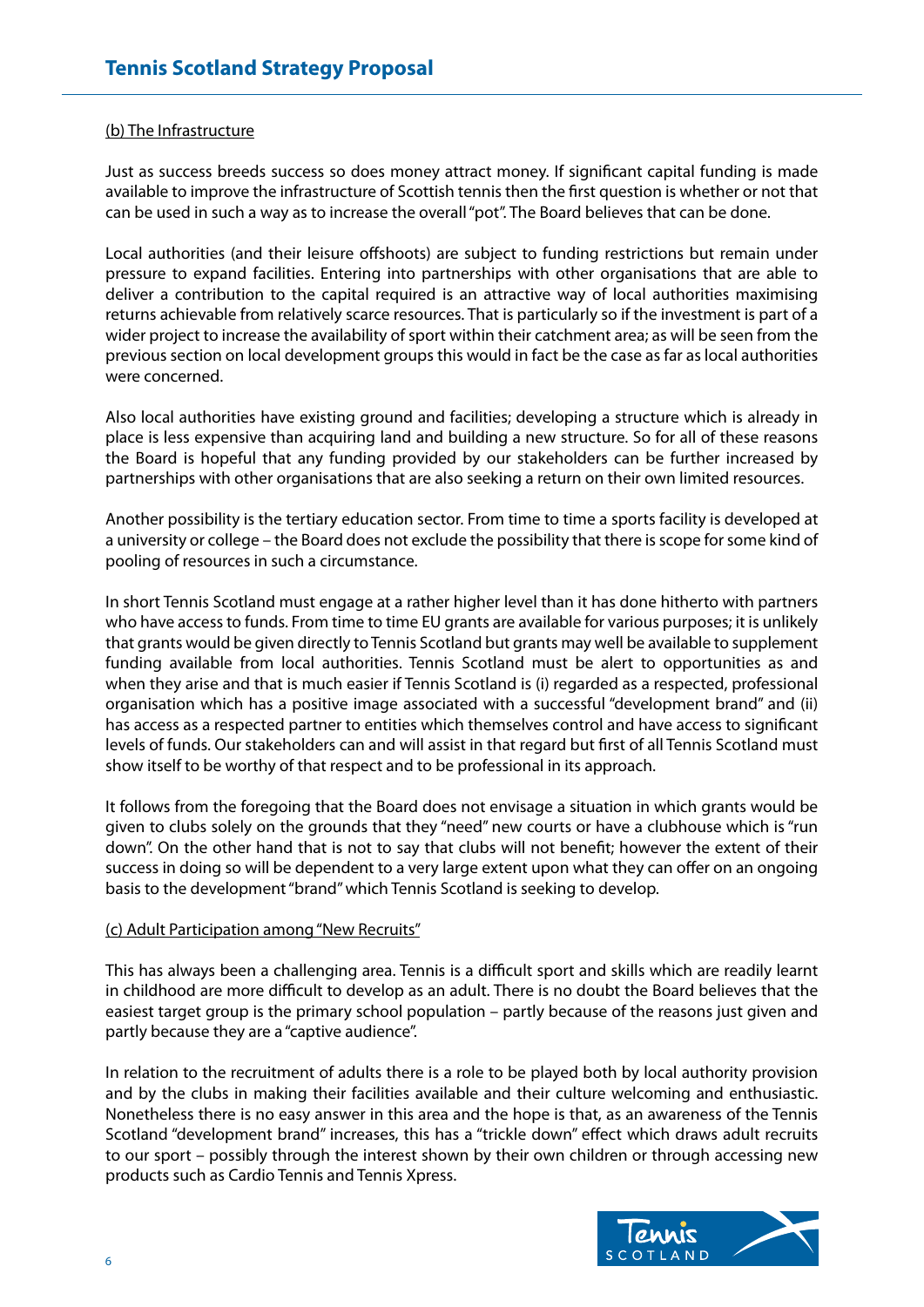#### (d) The Districts

The Districts in their present form have an important role to play. At present they organise inter-club competition and other local competitive events. They do so very well. It is hoped that, as participation increases, their role as providers of interclub and local competition increases. Reference has been made earlier to a system which is "joined up" and the provision of an appropriate competitive structure is the final link in the structure.

However that will be the limit of the role of the Districts. At the moment the field staff have a line manager who is a full-time employee of Tennis Scotland. They are a professional unit delivering a professional service. However there remains a feeling within some Districts that they can and should give instruction to the member of field staff allocated to the District. The Board believes this is neither appropriate nor desirable. Increasingly the field staff have been operating independently of the Districts and the Board believes that this is the appropriate model for the future.

If there is to be a successful brand created, it has to be done by the professional end of the game assisted by, hopefully, an increasing group of enthusiastic volunteers – hence the concept of the local development groups that have access to professional guidance but that are, in effect, self-sustaining. The Board is very clear on this and, frankly, our stakeholders know that this is the Board's view.

#### Conditions (iii) and (iv)

The third condition is that the Board must have the necessary skillsets. The fourth condition is that the Board must be independent; unhampered in its decision-making and delivering both transparency and accountability.

Both conditions highlight the existing inadequacies in the corporate governance structure. The Board considers that aspects of the present Corporate Governance structure of Tennis Scotland have, because of the unforeseeable opportunity which has arisen, become outdated and not fit for purpose. In order to understand why the Board believes that change is essential it is necessary to understand the existing structure and also the sources of funding which Tennis Scotland enjoys.

#### *Current Corporate Governance Structure*

The existing membership of Tennis Scotland comprises nine Districts. The Districts themselves have a membership which consists of the Places to Play within each District. The voting rights at a General Meeting of Tennis Scotland are dependent upon the number of Places to Play (sometimes referred to as "associates") within each District. Based on the most recent information available the voting rights at a General Meeting are:-

| <b>Tennis West of Scotland</b> | 9 votes |
|--------------------------------|---------|
| Tennis East of Scotland        | 7 votes |
| Tennis Tayside                 | 5 votes |
| <b>North East</b>              | 3 votes |
| Central                        | 3 votes |
| <b>Borders</b>                 | 3 votes |
| Highlands                      | 2 votes |
| Ayrshire                       | 2 votes |
| <b>Dumfries and Galloway</b>   | 2 votes |

In addition the President and Vice President each has one vote.

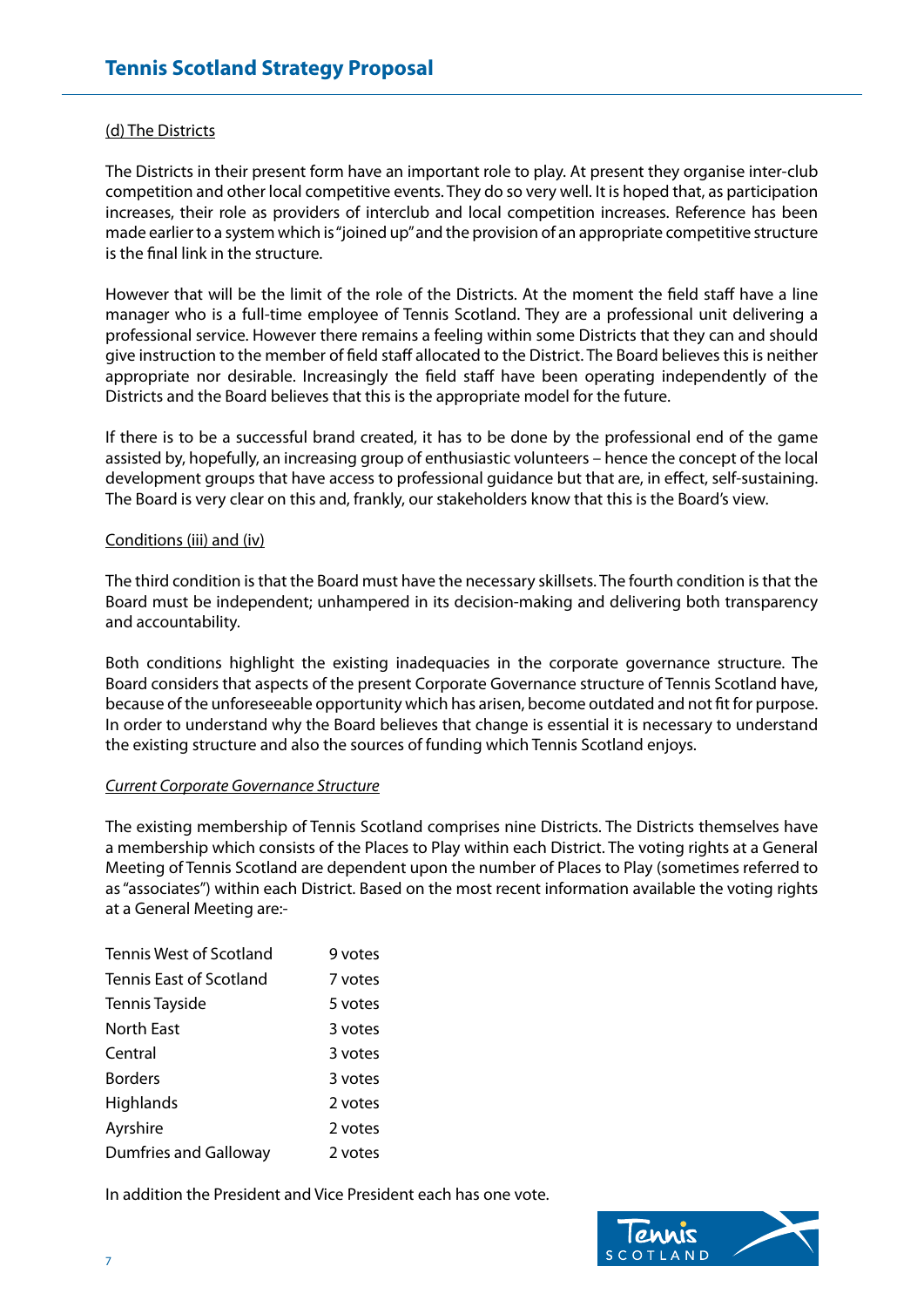Four times a year the Council of Tennis Scotland meets. The membership of the Council comprises persons nominated by the Districts. It operates as a point of liaison between the Tennis Scotland Board and the Districts. The Council has no power; its function is to monitor the strategy of the Tennis Scotland Board but if it is dissatisfied it has no power to do anything about it. The power to pass a vote of no confidence in the Board or in a Director lies with the membership (ie the Districts) at a General Meeting.

The Tennis Scotland Board comprises a CEO; the President; the Vice President; four Directors (Portfolio Holders) with responsibility respectively for (i) Corporate Governance (ii) Tennis Operations (iii) Performance and (iv) Marketing and Communications. There is provision for the appointment of a non-executive director at the discretion of the Board; to date (early 2013) that discretion has not been exercised and no appointment has been made. Accordingly there are seven Board members at the present time.

The only member of the Board who is paid is the CEO; that is a full-time salaried appointment. The appointment of a CEO is notionally made by the Board but, in practice, it is unlikely that an appointment would be made without the acquiescence of the LTA and **sport**scotland.

The appointment of the other six directors is in effect by the Districts - albeit by slightly different means. In effect the Council appoints the Vice President and while the President and Vice President are elected and re elected at AGMs that is a formality. The reality is that the Vice President, once elected, serves a four year term; two years as Vice President and two years as President.

The four Portfolio Holders each hold office for a three year term. The only means of appointment to the Board in the capacity of a Director holding a Portfolio is by election at a General Meeting of Tennis Scotland. A Portfolio Holder can be re-elected but the maximum period of time that a Director can hold office continuously as a Director with Portfolio is six years. The Articles provide for at least one Portfolio Holder to stand down at each Annual General Meeting - consequently in two years out of three one Portfolio Holder stands down and in the third year two Portfolio Holders stand down.

The existing powers of the Districts means that (i) the Board is accountable to their members who are the Districts (ii) the Districts at a General Meeting elect 6 out of 7 Board members and (iii) in effect there is perpetuated a system which results in membership of the Board being taken from a very small pool of talent - in effect creating a closed shop and denying Tennis Scotland access to the skillsets and talents which it needs going forward.

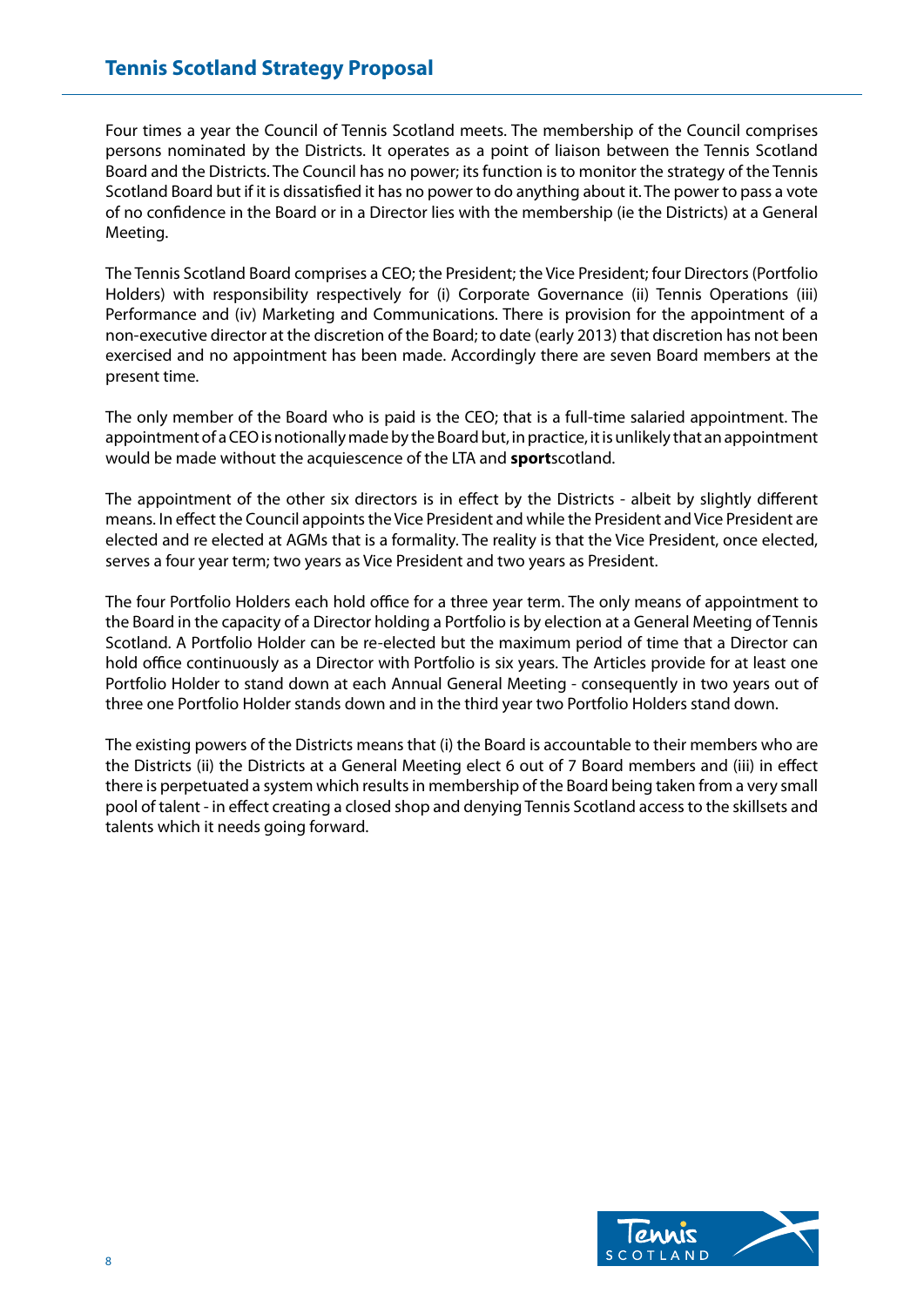# **Tennis Scotland Income Stream**

The income of Tennis Scotland is derived from various sources. The two largest contributors are the LTA (which contributes approximately 50%) and **sport**scotland (which contributes approximately 22.6%). The Places to Play contribute approximately 4.5% and the Districts nothing at all. The remainder comes from sundry sources such as sponsorship.

The effect is that six members of the Board are appointed by an electorate which represents a group (ie the Districts) which themselves do not contribute to Tennis Scotland in financial terms but who represent a group (ie the Places to Play) which contribute 4.5%. The LTA and **sport**scotland contribute over 72% of the income stream of Tennis Scotland but have no input in the appointment of 6 out of 7 directors. It may be that in years gone by the LTA and **sport**scotland were content to hand over large tranches of money to volunteers and leave them to get on with it. This current model is clearly not sustainable going forward.

That is particularly so in the present climate in which tennis is better placed than most sports to secure not only an increase in its present level of annual income but also a significant sum annually to address the acknowledged inadequacy in the infrastructure.

#### Problems arising from the current arrangements (and proposed solution)

There have been some challenging management issues in the relationship between Tennis Scotland and the LTA. There is criticism of both sides in this regard; nonetheless alongside a renewed funding commitment associated with the proposed changes the LTA is now working with **sport**scotland and Tennis Scotland to provide a forum for improved operational arrangements structured around clear objectives and outcome targets. This bodes well for the future since we are all on common ground in wanting to make tennis a more accessible and more popular sport.

A further challenge has been the requirement to negotiate annually with both the LTA and **sport**scotland in relation to the budget for the forthcoming year. While the level of funding has remained approximately constant over the last five years the uncertainty has required considerable caution in relation to even medium term financial commitments. Also the requirement to negotiate annually with the LTA has, on occasion, caused friction in personal relationships which, in the interests of both sides, should be harmonious.

Our principal financial stakeholders agree the existing arrangements could be improved. They prefer to move to a four year investment cycle. If such a model can be agreed future Boards will be able to plan on the basis of four year cycles; they will also be secure in the knowledge that, even if difficulties arise, neither stakeholder is likely to "walk away" under immediate notice of withdrawal of funding. That would afford to future Boards a security and confidence which the present Board has not enjoyed.

Also we believe that the LTA and **sport**scotland commitment will be further reinforced through the continuing success in developing tennis in Scotland. Initially, this will be sufficient to allow the recruitment on a permanent basis of two new members of the field staff. The expectation is that this will increase from 8 to 10 the number of full-time employees devoted to development.

There is regret on the part of the Board, the LTA and **sport**scotland that unnecessarily large sums of money are tied up in reserves in the bank accounts of both the Districts and Tennis Scotland. It is unrealistic to expect the LTA and **sport**scotland to make an unprecedented injection of funding into Scottish tennis if significant funds are being held unnecessarily by Tennis Scotland and the Districts.

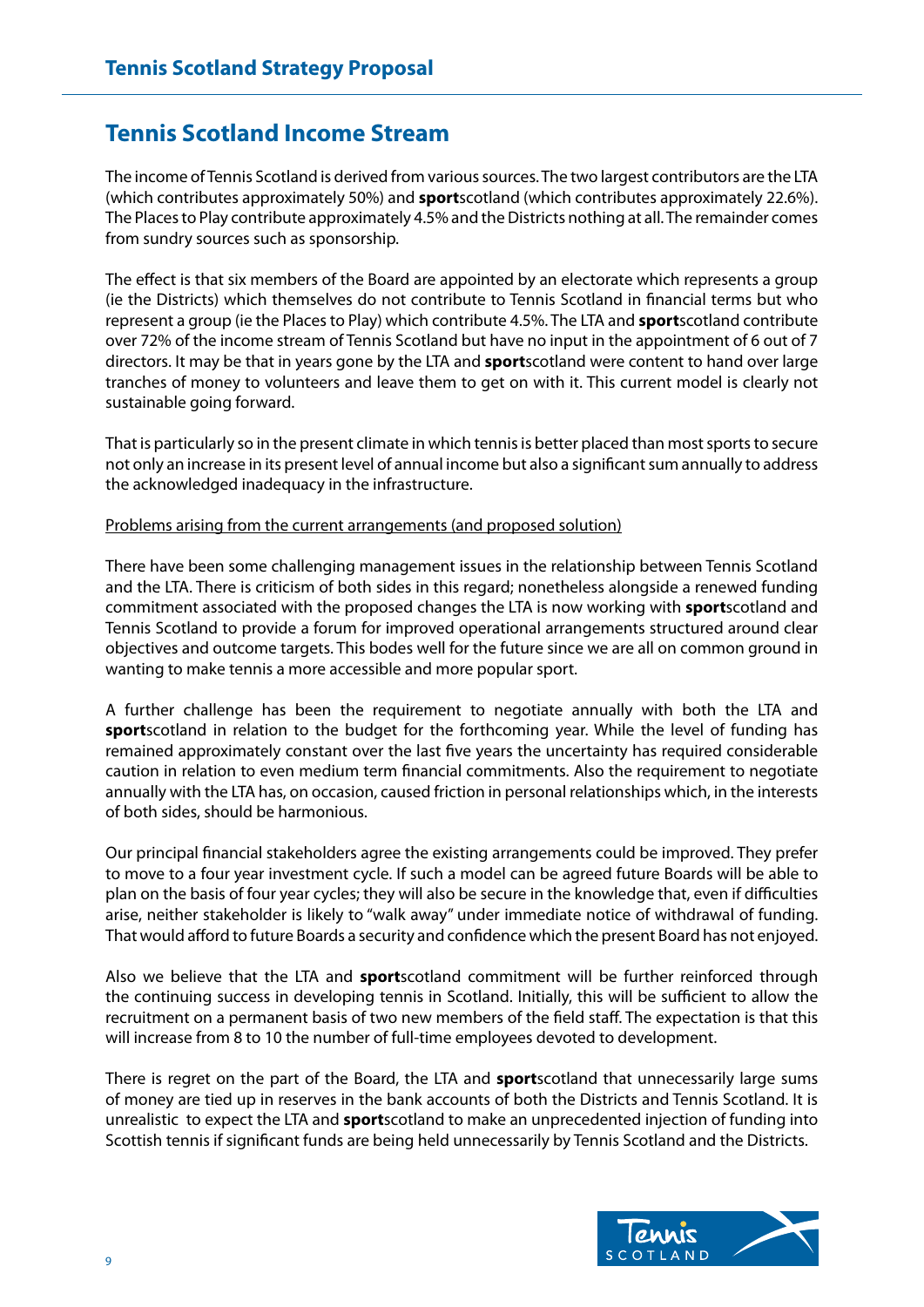It is important to be clear about this. The Board believes there is a reasonable prospect of securing significant funding over the next four year cycle to begin to address the inadequacies of the infrastructure; it also believes that there is scope for sourcing additional annual income which will increase field staff resource by 25%. Against that background what is anticipated is that Tennis Scotland will release some of its reserves, that the Districts will do likewise and there will be created a central development fund and enlarged team devoted to development and controlled by Tennis Scotland. The central development fund will not be used for infrastructure improvement nor for annual outgoings. It will be earmarked for development which, in practical terms, means the funding requirements of the local development groups. That might mean payment of expenses to volunteers, provision of equipment, subsidising court fees, subsidising club membership fees and so on; matters that *will provide start-up leverage for sustainable tennis activity.* No doubt the concept will work differently in different places but the ambition will be to widen greatly the natural "catchment area" of tennis from its existing somewhat narrow socio-economic group.

It is unrealistic to expect the LTA and **sport**scotland to make a significant funding commitment unless the existing Corporate Governance arrangements are changed. One simply cannot have 6 of the 7 directors appointed by a body which contributes 0% of the annual income and represents a group which contributes 4.5% of the annual funding; likewise one cannot expect the LTA and **sport**scotland to make the anticipated level of financial commitment *and grant the level of autonomy* which this Board is seeking without acknowledging that they are entitled to significant involvement over the appointments process.

Finally a change in relation to Board appointments would not address all of the problems. There is an inevitable tension in our corporate governance structure which involves nine separate voting blocs – each with its own factional tensions and interests. Our professional staff must try to please and reconcile those tensions and interests and the Board must remember that they hold office on the basis of the ongoing support which they receive. Given the modest financial contribution made by the Districts' members this situation cannot continue.

The Board is therefore proposing a number of changes, mainly but not exclusively to the existing corporate governance arrangements. The Board also proposes a number of transitional arrangements which, because of the existing Articles of Tennis Scotland, fall within the framework of corporate governance arrangements.

# **Proposal 1**

# **The membership of Tennis Scotland will be expanded to include Places to Play as well as the Districts**

The Districts will continue to be members but will have the same voting rights at a General Meeting as a Place to Play. The effect of this change will be that the Places to Play will have about 97% of the votes at a General Meeting of Tennis Scotland and the Districts, collectively, will reduce their voting entitlement from 100% to about 4%.

A major function of Tennis Scotland is to work in conjunction with the LTA and **sport**scotland to service the requirements of the wider tennis community in Scotland. Consideration was given to expanding their membership to include every British Tennis Member resident in Scotland. Because there were logistical issues with this it was decided to restrict the proposed expansion to the Places to Play. It appears to the Board that there could be no logical justification for continuing to exclude the Places to Play from membership – particularly as they will have an important role to play in the development of the sport in terms of participation.

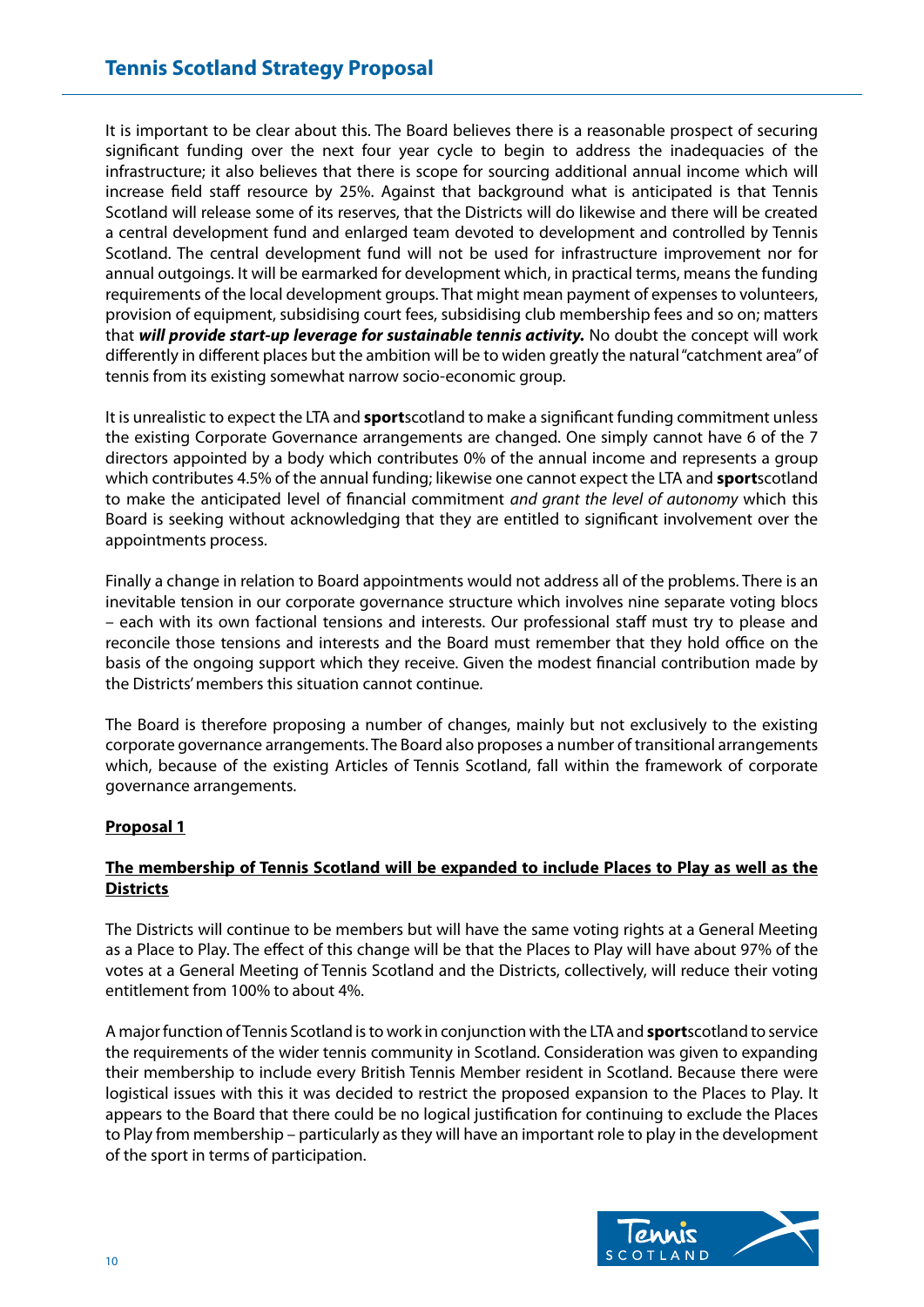# **Proposal 2**

#### **The powers of the General Meeting will be reduced**

At the moment the Board would not survive a motion of no confidence at a General Meeting. At the open forum after the December 2012 AGM important and valid concerns were raised about the accountability of the Board. These are valid concerns and of such importance that it is appropriate to deal with them now.

The Board must be accountable **to the correct people**. The Board should in fact be responsible primarily to the LTA and **sport**scotlandand that will be achieved by a system of review agreed between Tennis Scotland, the LTA and **sport**scotland*.* The members will elect the President and Vice President; that will give to the members a measure of influence on the Board which will greatly exceed the financial contribution of the members to Tennis Scotland operations.

The CEO will remain, as now, a full-time employee. The Board will be entitled to remove him subject of course to any legal recourse which he might have. The question arises about the removal of an underperforming Director with portfolio; it should be possible to remove such a Director. Responsibility for monitoring the performance of the Board lies with the Chair and it is proposed that the power of removal should lie with the Chair but only if he is supported by both financial stakeholders. The members at a General Meeting will also have some powers in relation to what they regard as an underperforming director and those powers are detailed below.

It is normal for members of a Company to have the right to call an EGM. It is proposed that the Board will be bound to hold an EGM within 42 days of receiving a request to do so from 20% of the members as long as, within the members making a request, there is at least one member from three or more Districts.

The powers of the members at a General Meeting will be limited. It should be remembered that the ethos of these proposals is that power will lie principally with the entities that are funding Tennis Scotland.

Nonetheless there has to be some mechanism whereby the members can express concern and require change. Of necessity this will bring the members into conflict with the Board, most of whom will have been appointed with the approval of the LTA and **sport**scotland. To recognise this, the powers of the members at an EGM will be restricted. The powers will be as follows: –

(i) They will have no power in relation to the CEO. The reason is that it is inappropriate for the members to, in effect, dismiss an employee thus exposing Tennis Scotland to legal action.

(ii) In the event of a vote showing that more than 50% of members present (or voting by proxy) and one third of the overall membership wish the removal of the President and/or the Vice President then the Board will require to hold a General Meeting within 56 days at which an election in respect of the position of President and/or Vice President will take place.

However the existing President and/or Vice President will remain in office until that EGM and will be eligible to stand for re election.

(iii) In the event of a vote showing that more than 50% of members present (or voting by proxy) and one third of the overall membership wish the removal of one or more of the Directors with portfolio then that will trigger a new appointment procedure. The appointment will be by the interviewing panel described in Proposal 5.

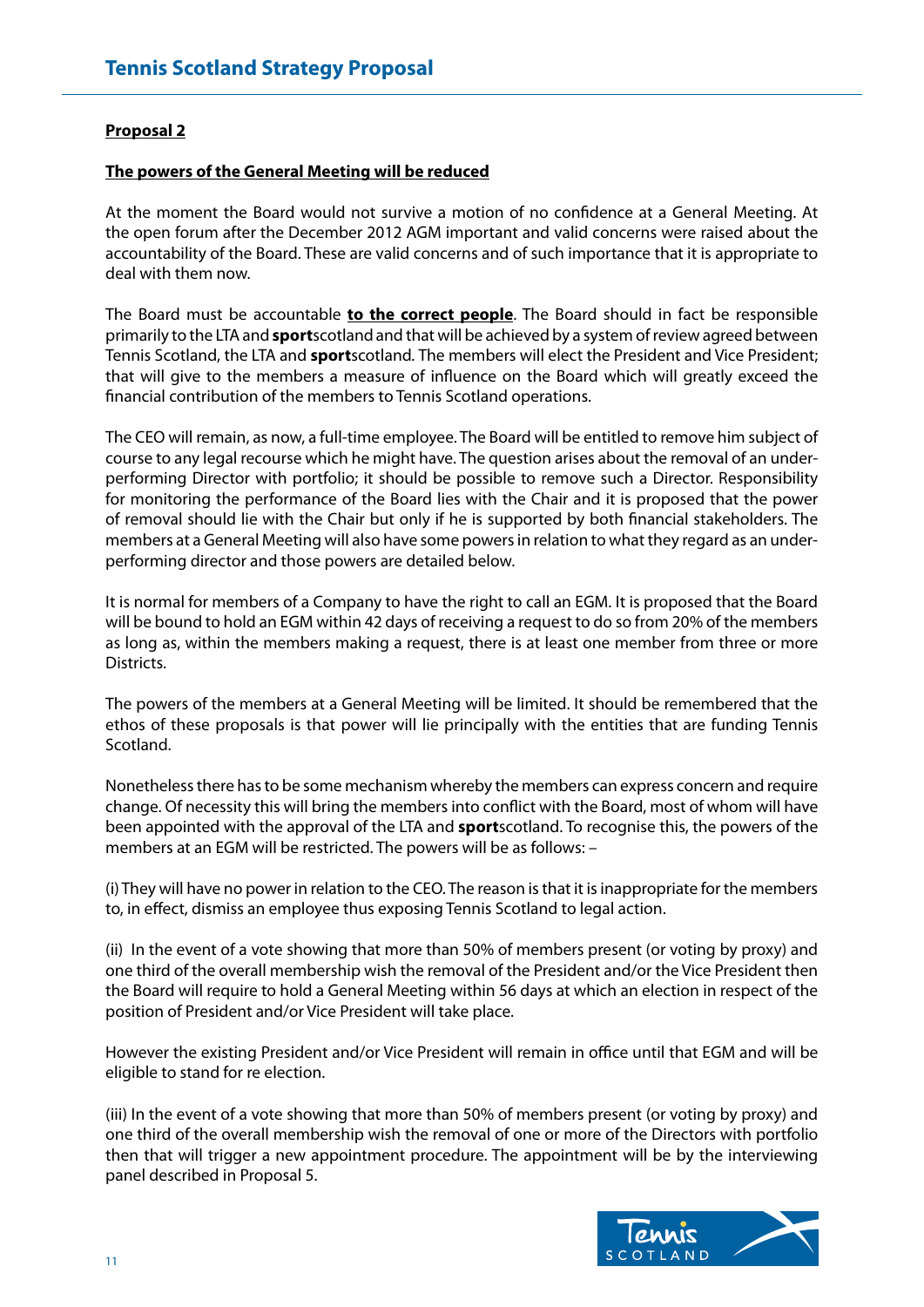Any Director with portfolio affected by such a vote will remain in office until the completion of the appointment procedure and, indeed, will be eligible to apply for re appointment.

(iv)It will be possible for the members to amend the Articles. However, in order to do so it will be necessary for 75% of members present (or voting by proxy) and one third of the overall membership to vote in favour of such an amendment. Nonetheless the power will exist for the members, should they wish to do so, to amend the Articles in any way that they think fit. Clearly there would be implications as far as the relationship between Tennis Scotland, the LTA and **sport**scotland is concerned; nonetheless the ultimate power would remain with the members.

# **Proposal 3**

# **The Council of Tennis Scotland will be abolished**

As noted above the Council is in effect a consultative body with little power. It is intended that there will instead be a six monthly forum at which representatives of the Districts and the local development groups may attend. The purpose will be to benefit from shared experience and to identify and learn from best practice.

# **Proposal 4**

#### **New Positions for Directors with Portfolio will be created**

Of course, the proposed changes in governance and the associated bid for additional funding will only be worthwhile if we can construct and appoint a Board that is fit for purpose and focussed on delivering the Tennis Scotland strategy.

In the initial four-year cycle it is already clear there will be a specific focus on increasing participation and investing in facilities using an approach that is founded on a national (ie Scotland wide) facilities strategy rather than a reactive project by project format.

In that context, and having reviewed the relevance of the current portfolio holder responsibilities, the current Board thinking is that the first of the new Boards should be composed along the following lines in terms of membership:

- • Chair (independent)
- • CEO
- **President**
- Vice-President
- **Performance**
- **Marketing and Communications**
- **Governance**
- **Tennis Services**
- • Development (Participation)
- **Non Executive Director**

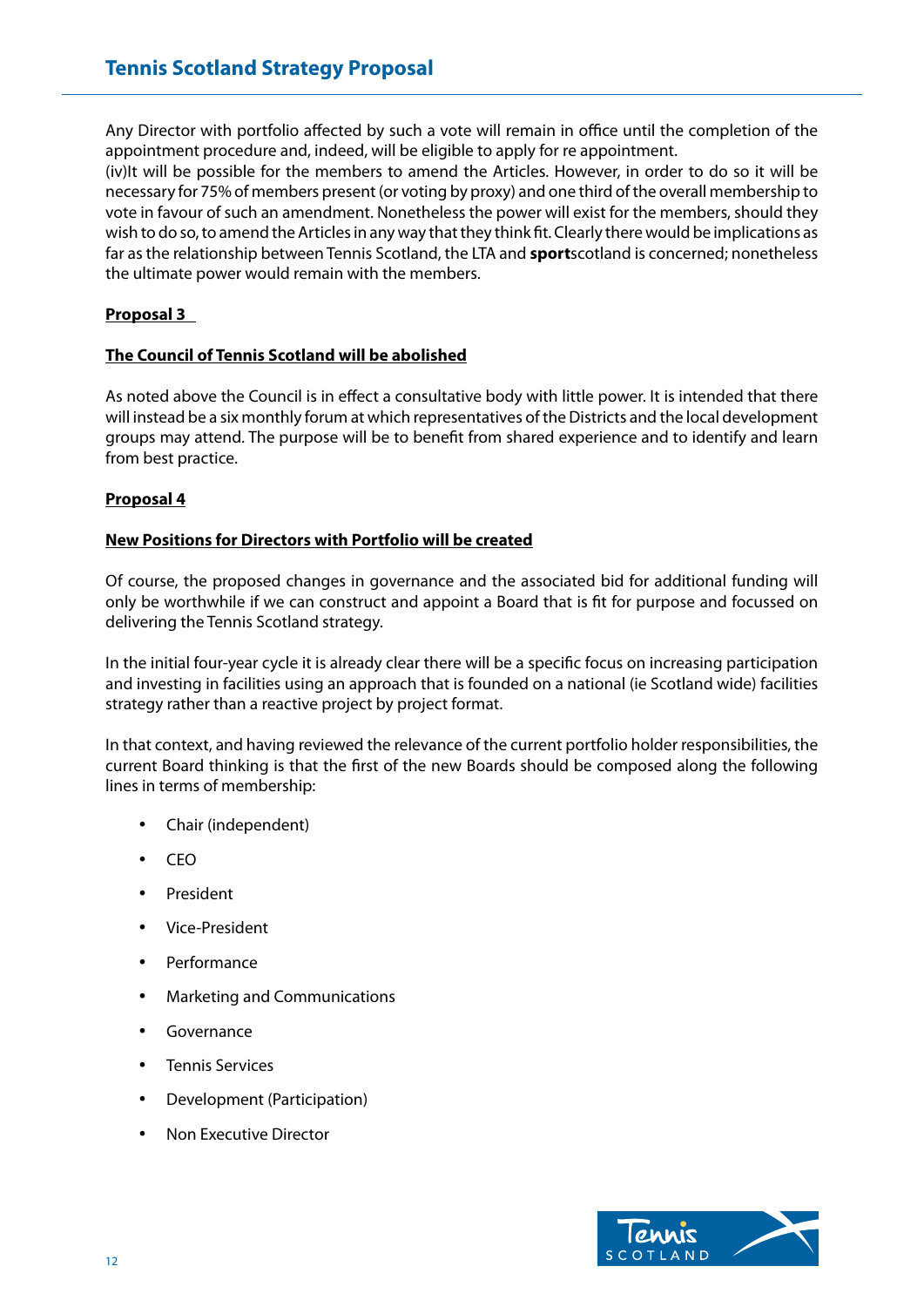## **Proposal 5**

# **Appointments of portfolio holders and the CEO will be by interview after advertisement; the interviewing panel will comprise the Chair of the Tennis Scotland Board and one further nominee from the Board, a representative from the LTA (or their nominee) and a representative from sportscotland (or their nominee).**

For the reasons given above the portfolio holders will no longer be elected at General Meetings. Instead these positions will be advertised and no doubt some consideration will be given to increasing the awareness of these appointments among persons who might be talented candidates but who have not been members of District Boards or District Management Committees. Successful applicants would be appointed after an interview process.

It is essential that Tennis Scotland adopt a robust and transparent appointment processes that is open to the market. This will ensure we attract the best candidates with diverse skills and experiences that will be able to drive change and provide supportive challenge. It also provides an opportunity to attract talented people from diverse communities, currently underrepresented on the Board who could provide insight and critique on strategy to attract new audiences.

The Board wishes to be very honest about the effect of this change. While it is probable that some future Portfolio Holders will come from the existing pool (ie District Boards or District Management Committees) the overall effect of the change will be to make it less likely that a person who is a member of a District Board or District committee will become a Director holding a Portfolio on the Board of Tennis Scotland. Likewise individuals who have served for many years and who have in the past been Directors of Tennis Scotland will be less likely to be appointed as a Director holding a portfolio. In that sense the Board are conscious that they are asking some people who are presently in positions of power in the Districts to influence their Districts to vote in favour of proposals which are against their own interests as individuals. There are people who come into that category who have already indicated support for the proposals and the Board wishes to acknowledge its respect and thanks to those who have adopted such an altruistic position.

The Board believes that the case in favour of portfolio holders appointed after advertisement and interview is overwhelming.

At the present time any Director who holds a portfolio is elected by the membership at an AGM. In order to reflect the minimal financial contribution of the membership in comparison to the stakeholders the system will change from election to appointment after interview.

The interviewing panel will comprise (i) the Chair of Tennis Scotland (ii) a nominee of the Chair of Tennis Scotland (the nominee must be a Director of Tennis Scotland – and will usually be the CEO) (iii) a representative of the LTA and (iv) a representative of **sport**scotland.

In the event of the interviewing panel not being unanimous the successful candidate will be the candidate in whose favour the majority cast their vote. In the event of a tied vote the Chair will have the casting vote. However, in order to protect the interests of the LTA and **sport**scotland, they will have a power of veto which can be exercised only if both the LTA and **sport**scotland decide to use that power.

For the avoidance of doubt, subject to the transitional provisions, each Director with portfolio will be appointed for a 3 year term and will be eligible to re apply for one further term only. (ie a maximum of six years.)

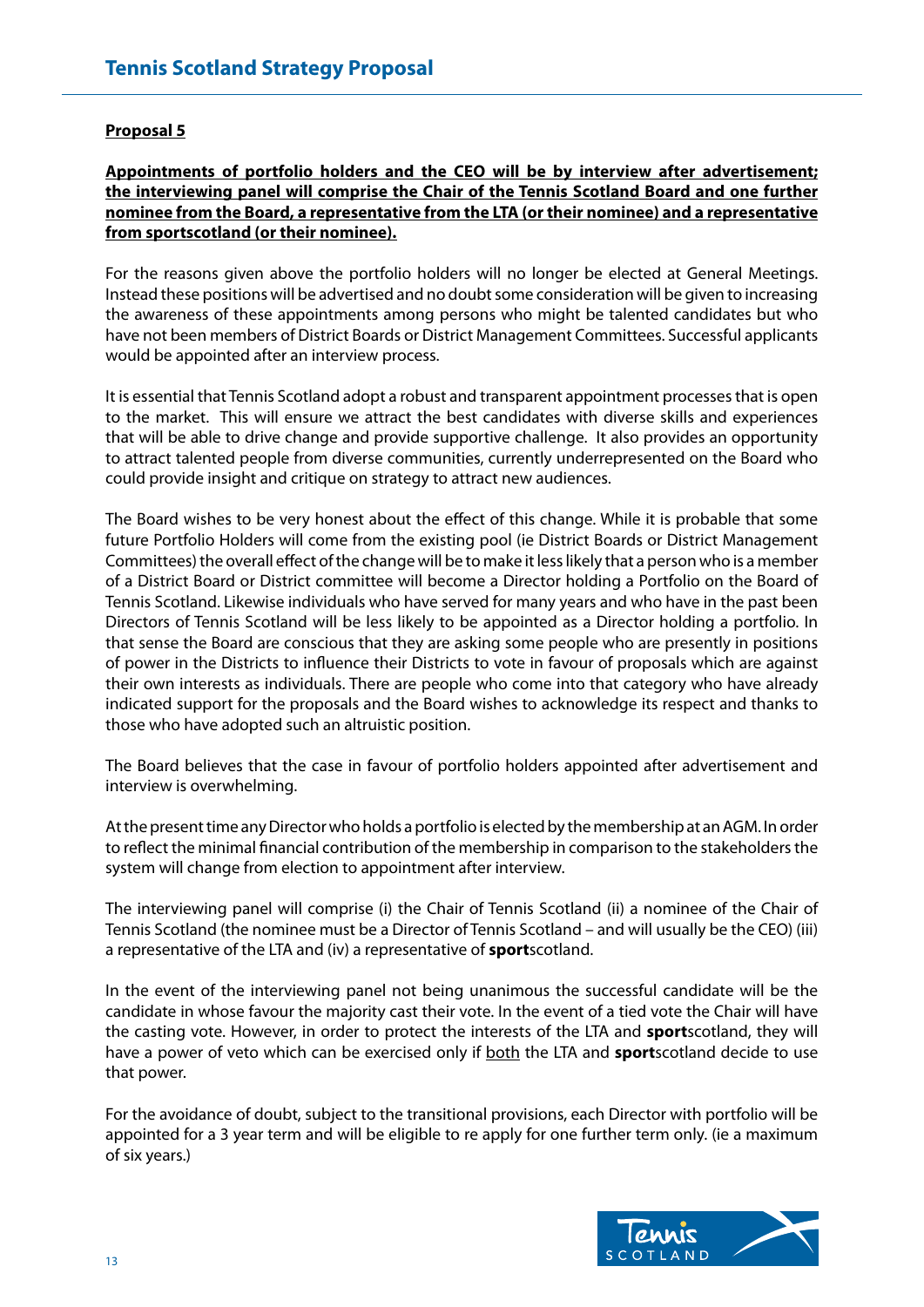# **Proposal 6**

#### **The Chair will be independent and appointed after interview**

At the present time the Chair is appointed from within the Board by a vote of the Board. There will be an independent Chair who will be appointed in that capacity. None of the Directors with portfolio, nor the President or Vice President, nor the CEO will be eligible to be the Chair.

The independent Chair cannot have been a TS Board member within the last three years - or a District Board member or District Committee member within the last three years.

The Chair will be appointed after interview. The interviewing panel will comprise (i) the outgoing Chair of Tennis Scotland (ii) a nominee of the Chair of Tennis Scotland (the nominee must be a Director of Tennis Scotland– and will usually be the CEO) (iii) a representative of the LTA and (iv) a representative of **sport**scotland.

In the event of the interviewing panel not being unanimous the successful candidate will be the candidate in whose favour the majority cast their vote. In the event of a tied vote the Chair will have the casting vote. However, in order to protect the interests of the LTA and **sport**scotland they will have a power of veto which can be exercised only if both the LTA and **sport**scotland decide to use that power.

For the avoidance of doubt the Chair will be appointed for a 3 year term and will be eligible to re apply for one further term only (ie a maximum of six years.)

The members of Tennis Scotland would continue to elect the Vice President who would in due course be the President. However as will have been seen in Proposal 1 above it is proposed that there should be changes in the membership of Tennis Scotland.

# **Proposal 7**

#### **Transitional Arrangements**

At the moment no Director with portfolio may be a Director for more than six years. The intention of the existing Articles was that there would be a rolling programme of retirements with at least one Director with portfolio retiring every year. However, because the existing Articles came into force in December 2007 all the existing Directors with portfolio were elected as at December 2007 and all are bound to retire at the AGM in December 2013.

If the Articles remain in the present form then, out of our Board of 7, 5 will be required to retire as at December 2013. (ie all 4 Directors with portfolio and the existing President.) The Board are satisfied that this does not represent good practice. The LTA and **sport**scotland agree; in particular **sport**scotland has expressed concern about the prospect of multiple departures.

The Board has considered the position of all 4 Directors with portfolio.

Ken Revie holds the Corporate Governance portfolio. It is intended that the major corporate governance changes will be passed by the time of the December 2013 AGM. There are other persons who will be able to discharge the duties of the Corporate Governance portfolio very adequately and there is no reason for Ken to stay on.

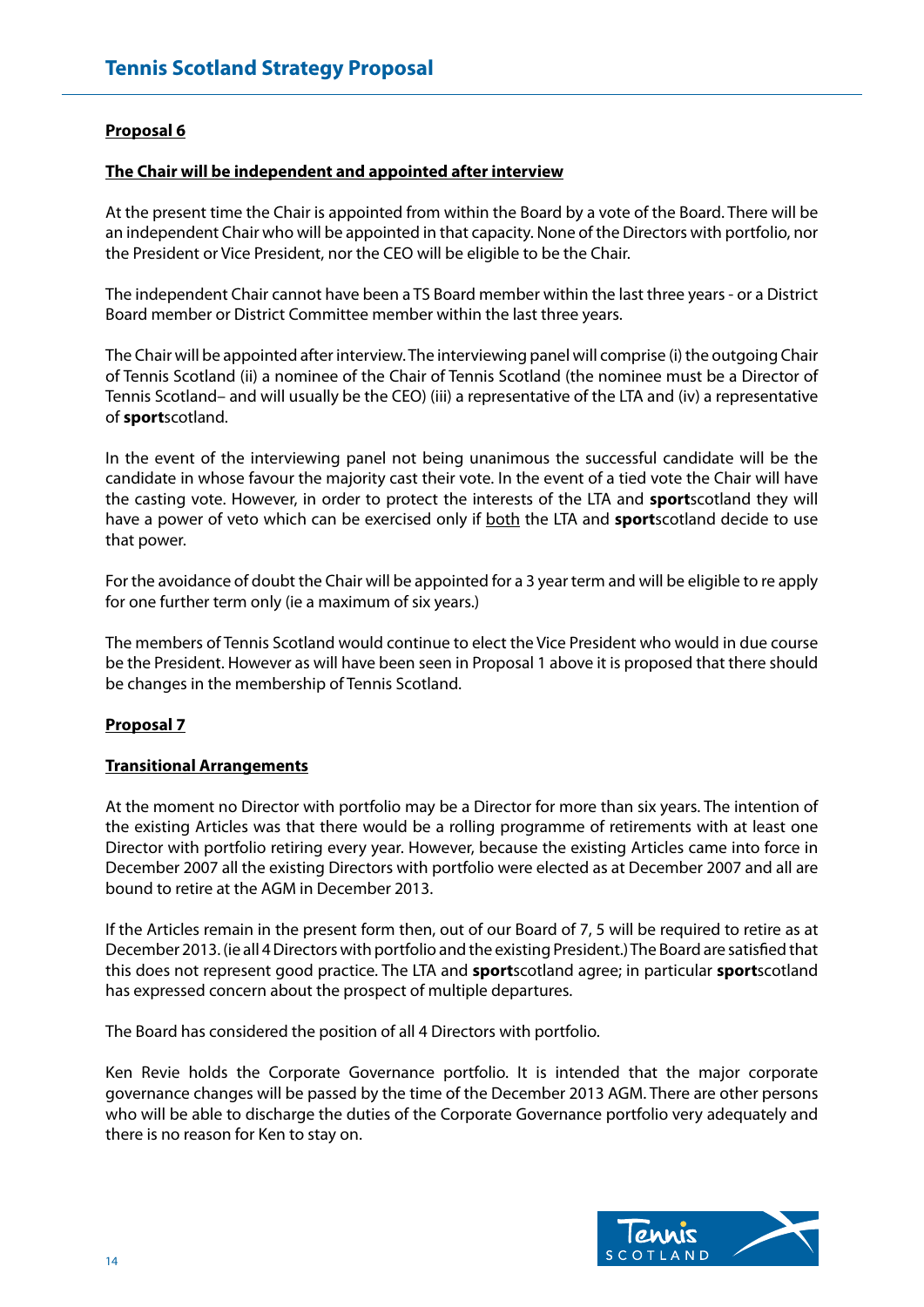Dave Macdermid holds the Marketing and Communications portfolio. This is a portfolio which requires the attention of a professional person with special expertise in this field. The Board feels that Dave's performance in that role has been little short of remarkable; furthermore there is no obvious candidate with remotely similar skills to replace him. During his six-year period he has, among other achievements, revolutionised the Tennis Scotland website, trained Lee up so that Lee exercises considerable PR skills and managed the PR and media requirements arising from the success of our professional players.

These PR and media requirements will continue for the foreseeable future. What is more, if the proposed changes are approved, it is anticipated that there will be a stream of initiatives over the next few years which will require to be PR and media managed for maximum benefit. It has been stated in an earlier part of this Document that the intention is to improve the Tennis Scotland brand and that is an exercise which requires to be done professionally. Dave holds a senior position within the BIG Partnership which is Scotland's largest PR Company. It is not clear to the Board how the new Board would intend to manage developments without Dave's input. The solution of the present Board is to amend the existing Articles in order to extend Dave's period as a Director until December 2015. This is a stopgap measure which will allow the new Board time to consider how they wish to address Tennis Scotland's PR and Media requirements beyond December 2015.

Pat Reid holds the Tennis Operations portfolio. It will be seen from this document that her portfolio is, in effect, being split into two separate portfolios. Pat has devoted an enormous amount of time to her portfolio and it appears to the Board that it would be foolhardy not to take advantage of Pat's willingness to stay on until December 2014 in order to assist what is essentially the splitting of her current role into two portfolios. That is particularly so given that Pat has already seen, on her watch, a number of local development groups being set up. The Board believe that it makes good sense for her to be available as a Board member until December 2014 and proposes that from 2013 to 2014 she holds the Tennis Services portfolio, keeping her watchful attention on matters relating to competitions, coaching and coach development.

Gordon Baker holds the Performance portfolio. He is also the Chair of the Board. During the last five years he, along with our CEO, has been the main point of contact between Tennis Scotland and the LTA and **sport**scotland. If these proposals are accepted then there is an expectation that there will be a significant injection of capital funding into Scottish tennis. There will also be a new and improved relationship between Tennis Scotland and the LTA. It is important for these developments to be overseen, if possible, by the person who has played a pivotal role in the discussions and negotiations. Tennis Scotland has been fortunate to have benefited from Gordon's vision; it is the Board's intention that he should continue to be present as a Board member until December 2014 thus ensuring that the transition to the new arrangements is satisfactory. This will also allow him to play an important role in the appointment of the new Directors with portfolio.

There will be a staggering of the implementation of the new arrangements. This will operate as follows:-

It is envisaged that the changes in the Articles will be voted through at an EGM in the Summer. However there will be a provision that the expansion of the membership will take effect as at the date of the AGM of December 2013. Accordingly the first General Meeting with the enlarged voting membership will be the AGM of December 2013 and until then, as now, the voting membership of Tennis Scotland will be the Districts.

Christine Windmill stands down in December 2013. Ian Conway will take over as President. His successor as Vice President will be elected by the existing method.

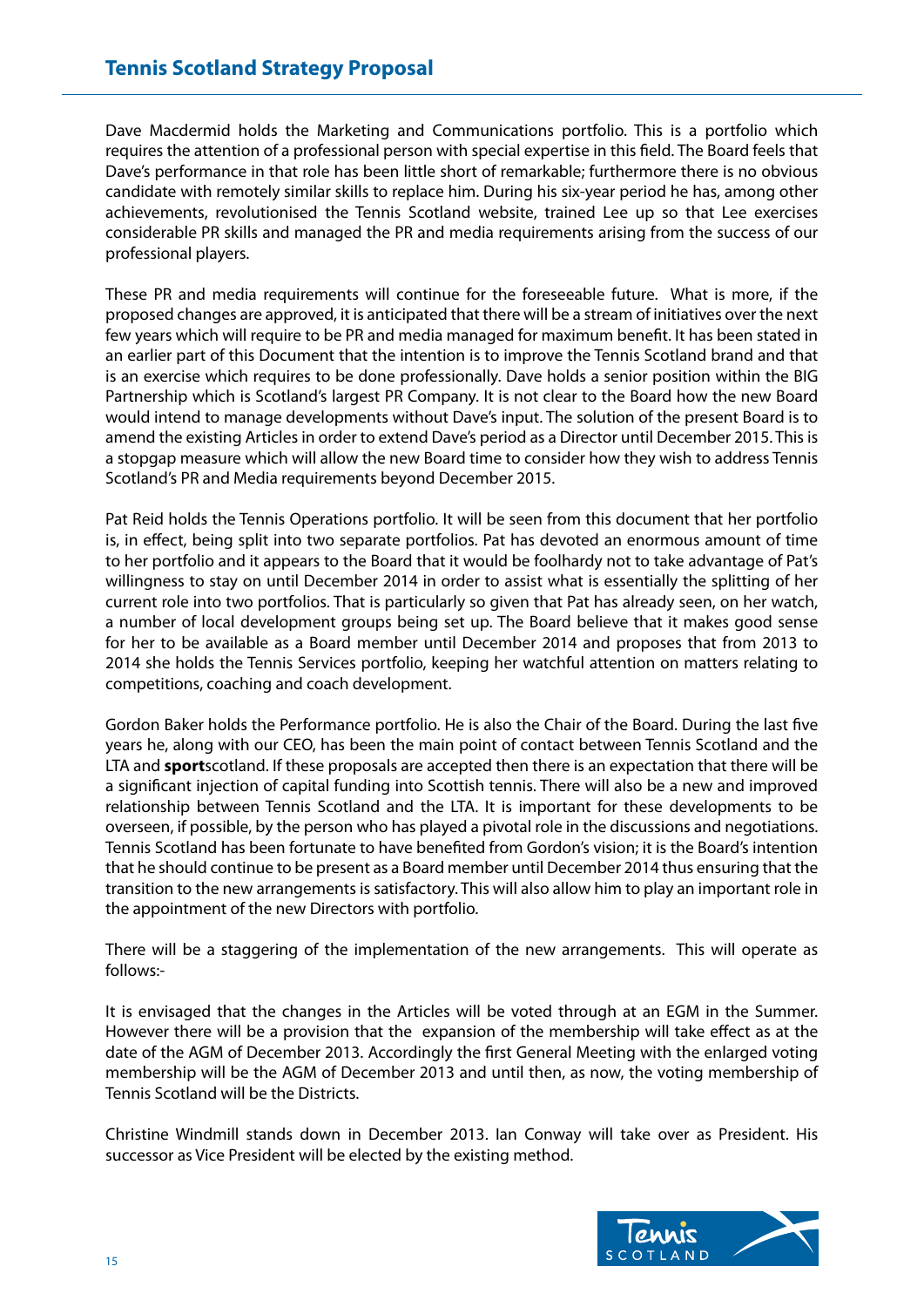Ken Revie stands down in December 2013. His successor will be appointed by the new method. (ie as in Proposal 5)

From the AGM of December 2013 until the AGM of 2014 Pat Reid will be the new Tennis Services Portfolio Holder. Her successor will be appointed in time for the December 2014 AGM by the method in Proposal 5.

From the AGM of December 2013 until the AGM of 2015 Dave Macdermid will continue as the Marketing and Communications Portfolio Holder. His successor will be appointed in time for the December 2015 AGM by the method in Proposal 5.

From the AGM of December 2013 until no later than the AGM of 2014 Gordon Baker will continue as Performance Portfolio Holder. His successor as Performance Portfolio Holder will be appointed by the method in Proposal 5; his successor as Chair (who will be the first Independent Chair) will be appointed by the method in Proposal 6. It is envisaged that the new Performance Portfolio Holder will take office as at the December 2014 AGM and that the new Chair will take office during 2014 and no later than the December 2014 AGM.

The new Development (Participation) Portfolio Holder will be appointed in time for the December 2013 AGM by the method in Proposal 5.

The Non-Executive director (see Proposal 8) will be a matter for the new Board.

#### **Proposal 8**

#### **There will continue to be provision for a Non-Executive Director-subject to a fixed term provision.**

The Board intends to continue to retain the provision of a single NED (Non-Executive Director) position with a view to that being used for specialist inputs based on a fixed-year term to be decided by the then current Board-subject to the fixed term being no more than two years. As an example, on the back of the excellent preliminary groundwork carried out by operational staff in relation to facilities investment, there may be a need in 2014 or beyond to have a Board position to help steer the significant levels of investment being attracted into the game at that time on this front.

Throughout these evolving developments, the Board members will require to be challenged and evaluated to ensure that they are delivering on a much bigger sporting investment agenda than currently exists. The role of the independent Chair will be vital in ensuring that this happens; challenging and supporting the Board Directors in their roles and ensuring stakeholder investment is put to best use and that objectives and target outcomes are delivered.

# **Proposal 9**

**A central fund controlled by Tennis Scotland will be established for the purpose of funding sustainable tennis activity driven by the local development groups; the funding will come in part from reserves released by the Districts and in part from reserves released by Tennis Scotland. It is envisaged that LDG activities will also be funded, from time to time, by funding from specific initiatives of the LTA, sportscotland and Local Authorities.** 

This is the only proposal which is not a corporate governance change requiring support at a General Meeting of Tennis Scotland. However we have included this proposal as it is integral to the vision which the Board has for the future of Scottish tennis.

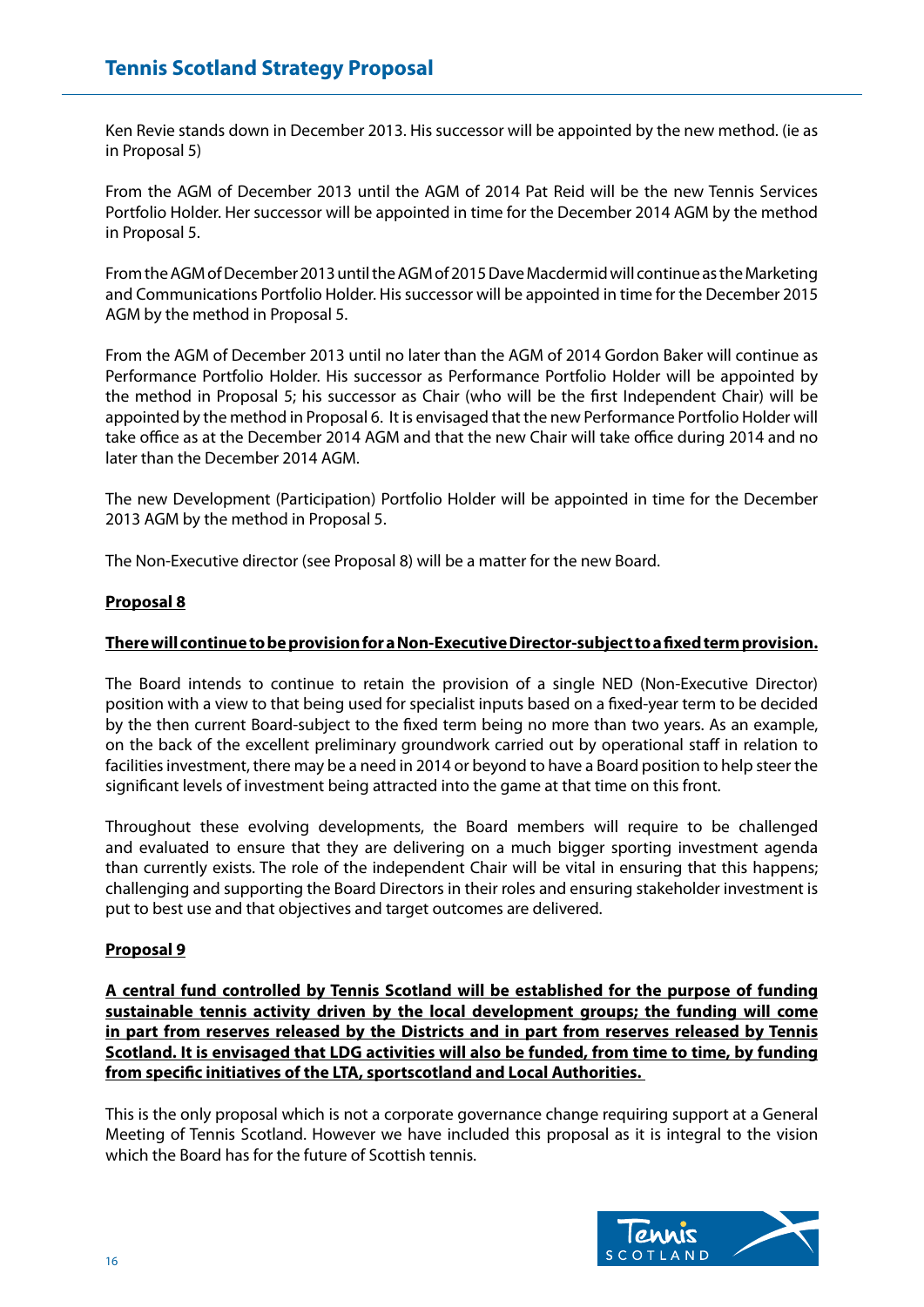If proposals 1-8 are approved at an EGM then thereafter the Board will have discussions with each district about the level of contribution which might be reasonable in respect of each District. It should be noted that Tennis Scotland has no power to compel release of funds although it should also be noted that at the same time as these discussions are taking place Tennis Scotland will be seeking to finalise the discussions with the LTA and **sport**scotland in the light of the positive outcome at the EGM. On that basis it is hoped that Tennis Scotland will be able to say to the LTA and **sport**scotland that the Districts have indicated their support not only by their progressive approach at the EGM but also by their constructive approach to the release of funds.

However the Board accepts that those who sit on District Boards and Committees cannot be expected to hand over funds without any guarantee that to do so is proper. On that basis Tennis Scotland proposes to enter into a contract with each District whereby Tennis Scotland undertakes, within a four year period, to return to each District expenditure on development, either in terms of facilities funding or investment in the setting up of local development groups, equivalent to four times the amount contributed by way of the release of reserves. At the stage when discussions take place there will also need to be established a mechanism whereby the honouring of that undertaking can be measured and confirmed.

More detail is given about this issue in the Questions and Answers section.

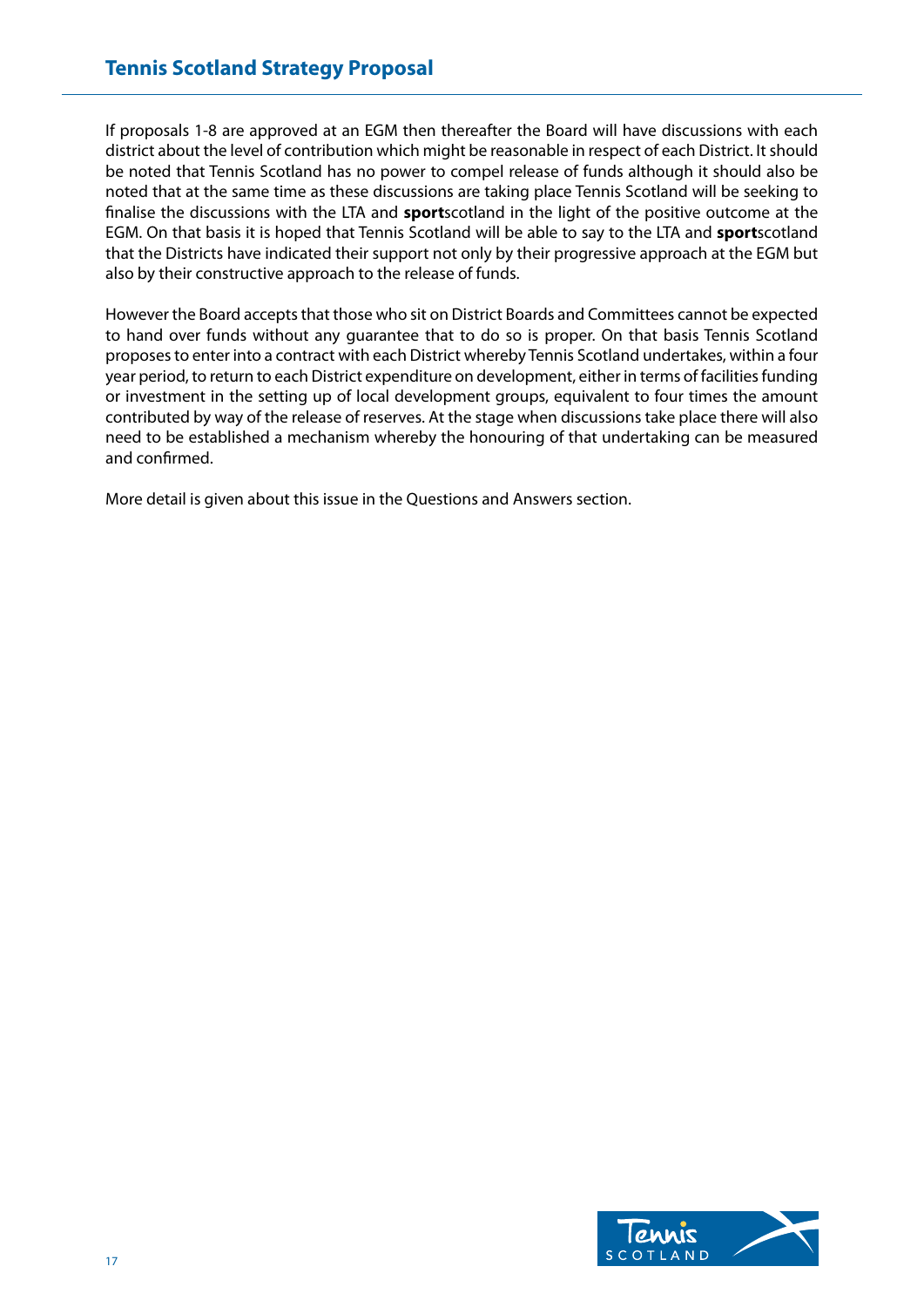# **APPENDIX 1**

# **Questions and Answers**

In this Appendix the Board addresses a large number of questions.

We have tried to group these into categories that allow the various questions and answers to be read collectively under that category. The four categories are:

- 1. Governance
- 2. Finance
- 3. Development
- 4. Miscellaneous

Following the responses, and at the end of the document, we have set out what happens next.

There are three broad types of questions and answers included. The first type relates to matters which the Board wishes to address but thinks that these matters are best dealt with in question and answer form. The second type comprises questions or concerns put either at the December 2012 AGM or at the subsequent open forum. All such questions or concerns are addressed below. The third type comprises questions and observations put in written form by one of the Districts. The questions and responses are intertwined under the four categories listed above.

#### *Governance*

#### *1. We are concerned about the lack of transparency.*

Within this document the Board has revealed some information which has, hitherto, not been disclosed. It will be seen that our CEO and Chair in particular have been involved in discussions at a high level. We have sought to, and received permission from those to whom we have spoken to, to issue this document. In terms of disclosure we have now gone further than we did (or were entitled to do) at the December AGM.

However on the general point of transparency the Board does not accept that the membership has a right to know everything which is being discussed and planned; indeed if appropriate governance is to be applied, this simply cannot be the case.

Of course, the members do have a degree of visibility of the Board's performance. A Strategic Plan is set out at the start of the year, an Operational Plan is prepared to show how objectives will be delivered and the Annual Report at the year-end records the performance of the organisation in meeting its targets. The LTA and **sport**scotland hold Tennis Scotland to account on this process and the associated outcomes. Going forward, details of our plans and actions will be available on our website.

#### *2. We don't fully trust Tennis Scotland in having a democratic structure.*

Under the present arrangements there is a Board of 7 Directors, 6 of them having been elected by the existing membership of Tennis Scotland. What is more the Board can, under the existing system, be removed by the membership.

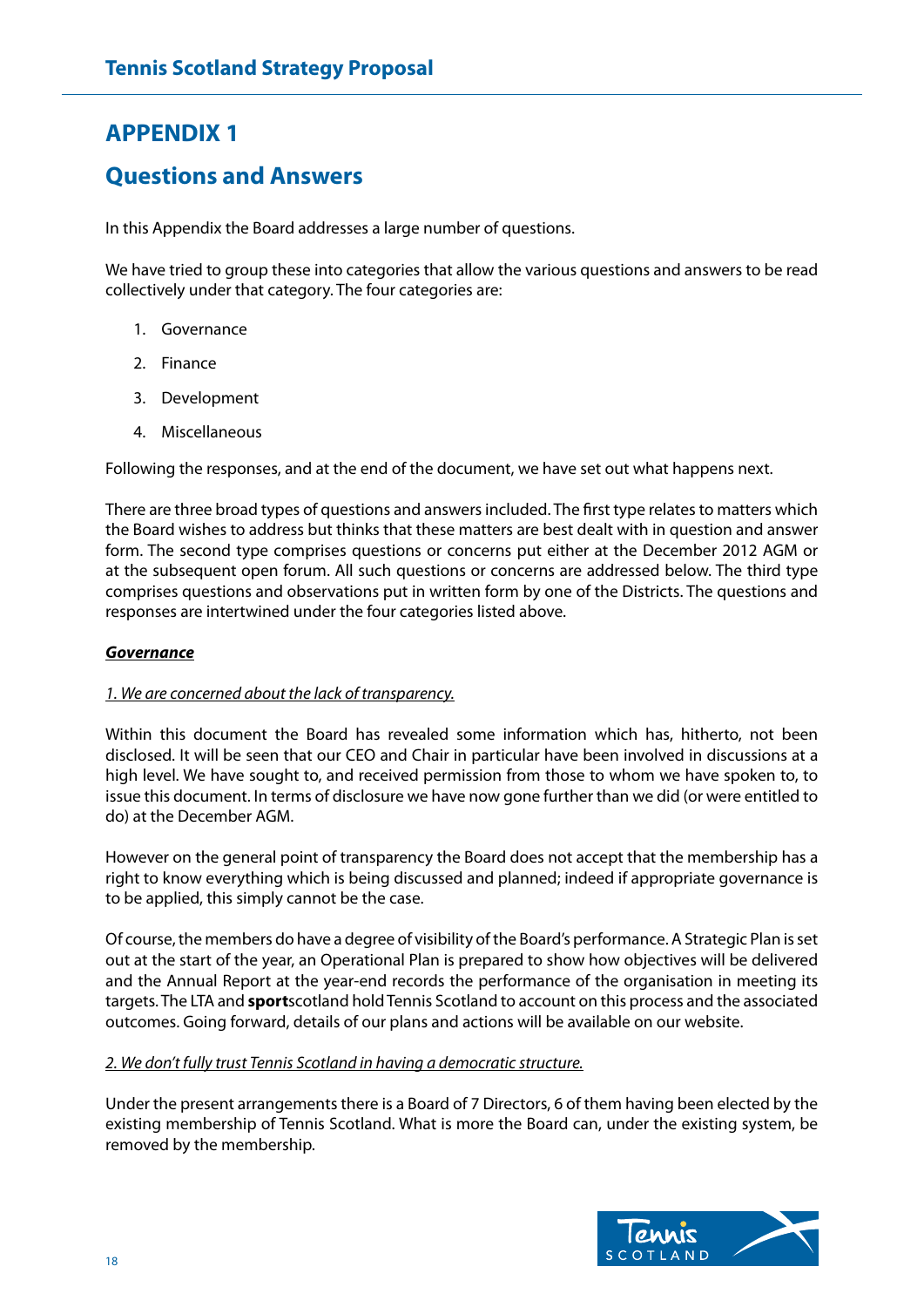However it should be noted that the proposed changes will reduce the level of democracy. The power of the members will be reduced and there will be a transfer of power to the LTA and **sport**scotland. The Board believes that this is an inevitable development given the significant injection of funds which Tennis Scotland will receive.

### *3. We must see a consultation document, providing us with aims and objectives*

That request is reasonable enough; as will be seen putting together a full document has been a significant undertaking and it was hoped that it would be possible to avoid that requirement. But this is it; you have it available to you now!

# *4. Make two positions on the Board available for "ordinary club members " to sit on the TS Board*

Absolutely essential. There has to be a link with ordinary club members. The proposed changes allow the new members (i.e. over 95% of which will be the clubs) to elect their representatives – those will be the President and the Vice President. They will serve on the Board as per the current two-year tenures.

#### *5. Who will the Tennis Scotland Board be accountable to if the Districts and Council have been removed?*

The CEO and Directors with portfolio will be accountable to the LTA and **sport**scotland .The President and Vice President will represent the interests of the members. The new independent Chair will hold each of them to account in terms of Board performance. Also the membership will have powers (as explained in Proposal 2) to pass a motion at a General Meeting which will almost certainly result in the departure of one or more Board members.

#### *6. Why can we not see the sportscotland Audit Report*

The governing body audit report is commissioned by **sport**scotland for the purpose of satisfying **sport**scotland that public money that is being invested in any sport is properly managed. It almost goes without saying that if **sport**scotland was dissatisfied with the proposals and performance of the Board that it would not be discussing additional funding. However, that does not mean that we cannot continue to improve as a sport; and we have taken on board the content of the Audit Report and its suggested guidance for improvement. We intend to implement many of the audit recommendations and there is already an adopted Action Plan for the year ahead.

The Action Plan reflects some of the proposals that we set out in this document including "moving towards appointment of **all** (our highlighting) Board members through an open process with advertisement, written application and a panel interview." The Board does not go quite as far as that in these proposals. It prefers to keep two *elected* Board positions-the President and Vice President - and understands that as long as there is a majority of appointed Directors that this will be a choice which is respected by **sport**scotland.

Members can of course evaluate the organisational performance of Tennis Scotland through the documents referred to earlier since going forward details from our plans will be available on our website.

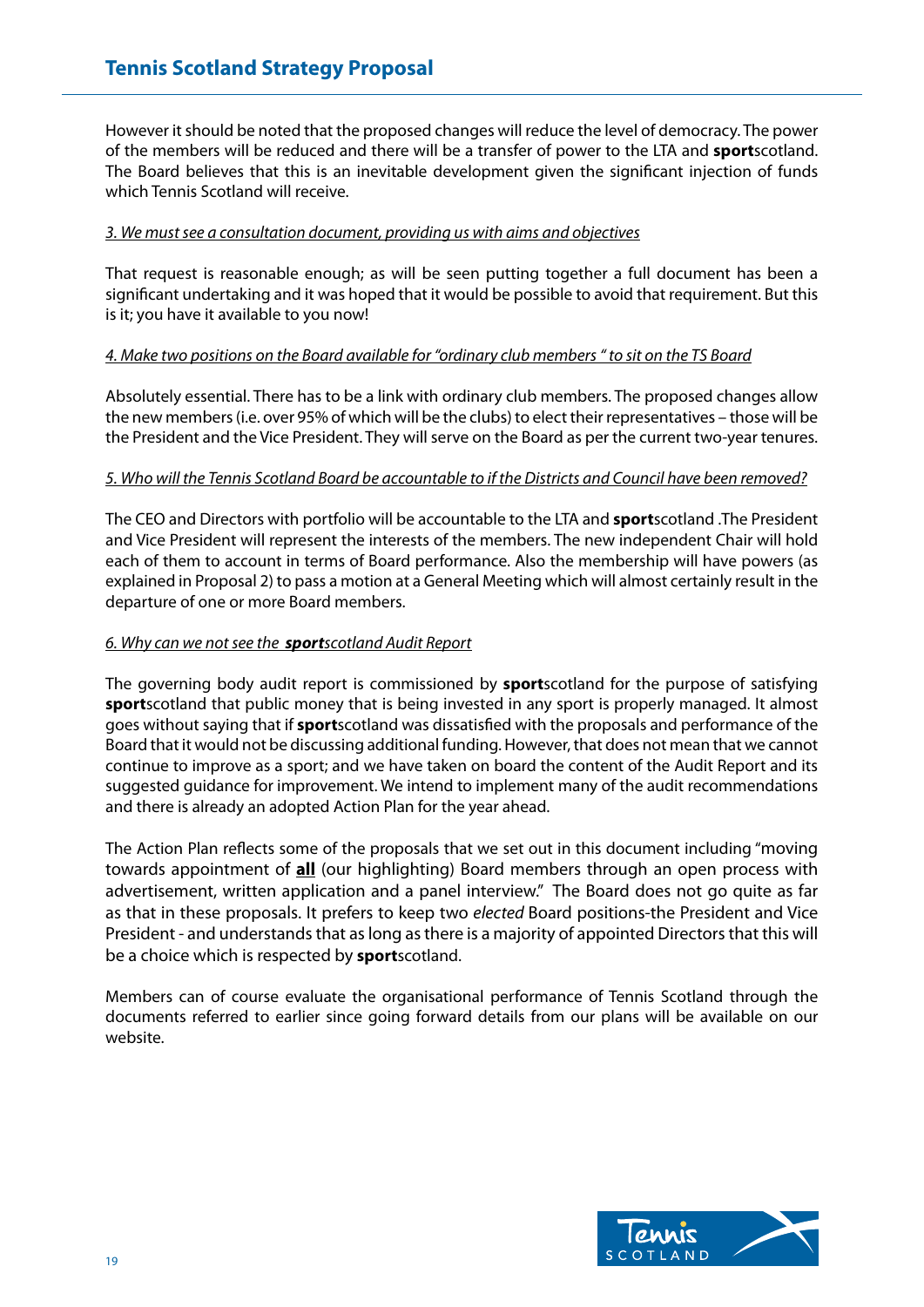### *7. The proposed corporate governance changes go too far*

The Board feels that until now it has not communicated adequately the strength of its case. It has now done so in this lengthy document. With respect the above observation articulates an approach that is outdated and indicates a failure to understand what is expected of a modern and progressive Sports Governing Body.

#### *8. You have never mentioned Counties, what's happening to them?*

No change in the present position. Tennis West and Tennis East are both Counties and Districts; they will continue to discharge their functions as a County as before.

North of Scotland and South of Scotland counties exist for the purpose of participation in County Cup. They will function in the way and for the purpose they have always done.

#### *9. Complete the TS governance first and then do Phase 3 second*

This indicates that the Board has failed to get its message across. Phase 3 *is* the governance change - although as can be seen the discussions about the freeing up of reserves will follow the proposed EGM.

#### *10. You are skirting over democracy and the current Board is a closed shop*

There is some truth in that. However unless the membership of Tennis Scotland is prepared to provide significantly in excess of 50% of Tennis Scotland's funding requirement they cannot expect the present democratic arrangements to be maintained.

It is correct that the current Board is a form of closed shop. The changes are intended to address that. While in theory it would be possible for anyone to stand for election the reality is that the very narrow electorate means that election is all but impossible unless one is a District Director or District committee member or otherwise prominent within the Scottish game. So candidates are taken from a very small pool of talent.

That means that the Board is deprived of the necessary skillset or, at best, is dependent on luck. The post of corporate governance director will not present a problem; it is ideally suited to someone with a legal or accountancy background and usually there is more than one suitable candidate.

However the position of Marketing and Communications Director requires a particularly specialised skill set. At the moment Dave Macdermid fills that position but it was purely a matter of luck that someone with his skillset was a member of the North East District and willing to take the position on. Likewise if there is to be a portfolio which has a particular focus on increasing participation that might well be a responsibility which is best suited to a professional person who has experience of such a role in the leisure industry.

By changing the arrangements so that a Director is appointed rather than elected the Board hopes to remove the present closed shop arrangement.

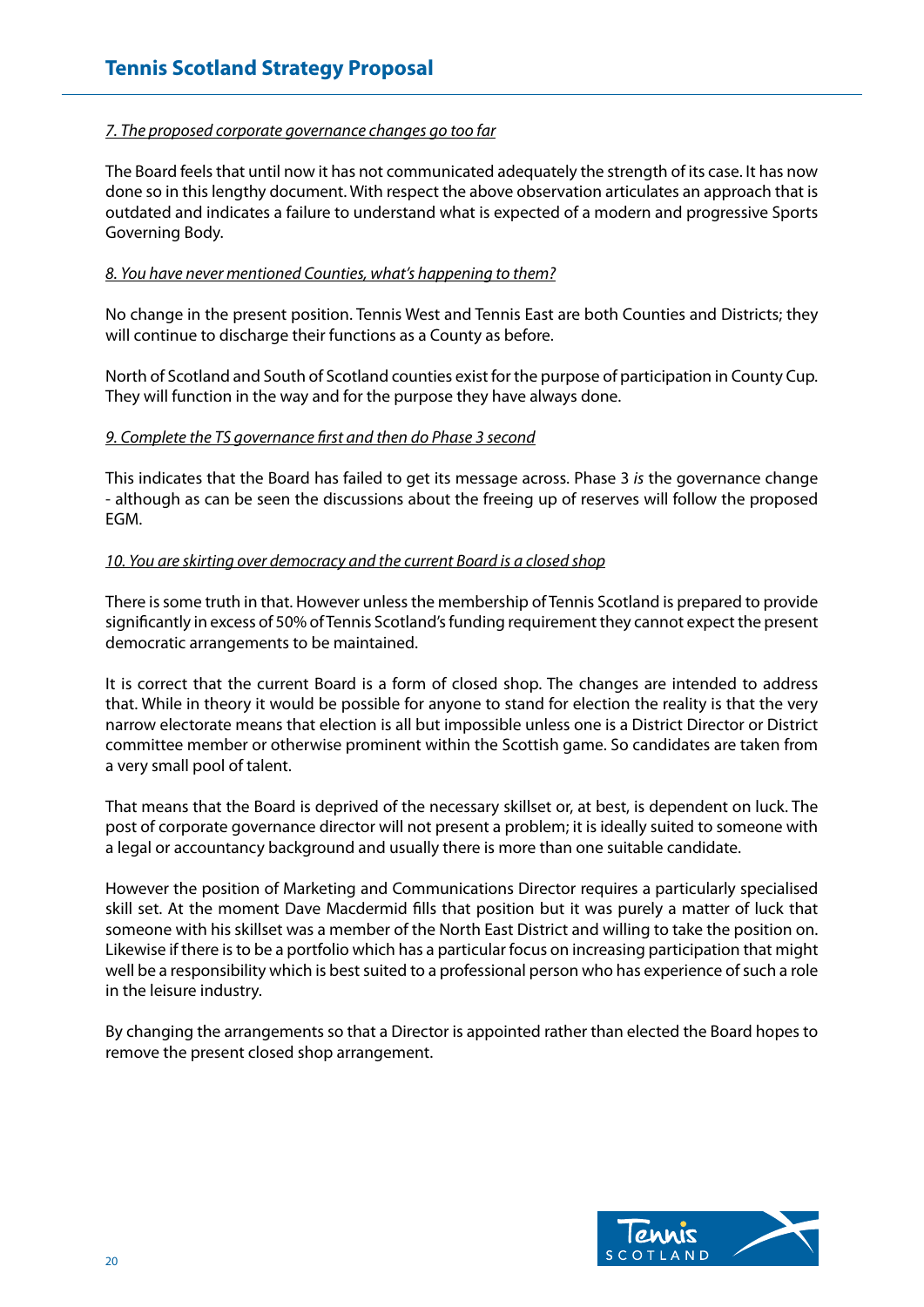# *11. Why do Districts need to be abolished*?

The Districts are not being abolished. However they are being disempowered in favour of the LTA and **sport**scotland and the Places to Play. The reasons for doing that are fully explained in this document.

## *12. You are now trying to create a Scottish Government and local Community Council only and that's not democracy*

The analogy is probably fair in that we are proposing to take out "local government". However that does not really have an impact on democracy; it simply recognises (a) the reality of the funding position and (b) that professional staff are best used if they are answerable **only** to a professional line manager as opposed to a line manager **and** volunteers sitting on District Boards and District committees.

#### *13. You appear to want a whole new system, similar to a "super soviet controlled system" that's not right*

Tennis Scotland has responsibility for the development of tennis in Scotland. If it sees an opportunity then it has an obligation to place that opportunity before its members for approval or rejection. The Board believes the case for change is overwhelming.

The involvement of the Districts provides an extra layer of complexity for the field staff. This adds nothing and, at worst, stifles the initiative of the field staff. If the feeling is that the field staff require instruction from the Districts then, with respect, the field staff do not know their own "patch" and should not be doing the job. Tennis Scotland does not believe this can be said of any member of the field staff.

#### *14. You're not transparent, you have denied access to the sportscotland Audit Report*

We have covered this earlier.

But we are glad to address a related issue. Whether the Board is transparent or honest or trustworthy is in fact a side issue. The question is whether or not the model which is being put before you is satisfactory and appropriate for the next 15 years and beyond. The calibre or transparency of the present Board has nothing to do with the decision which requires to be taken.

The other point is that there seems to be some suggestion that the Board are "up to something". On one level that is completely true – as we have said the time has come to disempower the Districts to the advantage of the LTA and **sport**scotland and the Places to Play.

Even on the basis of the proposed transitional arrangements, two Board members will leave in December 2013, two Board members will leave in December 2014 and a further two Board members will leave in December 2015. The Board members of Tennis Scotland have no personal interest in what happens after their departure but they do wish to bequeath to their successors a development model which is fit for purpose, and supportable by its major funders.

# *15. What is the status now of the Districts and what happens about the LTA's club insurance*

We think this document has already answered the first part of this question.

On the issue of insurance there would be no change.

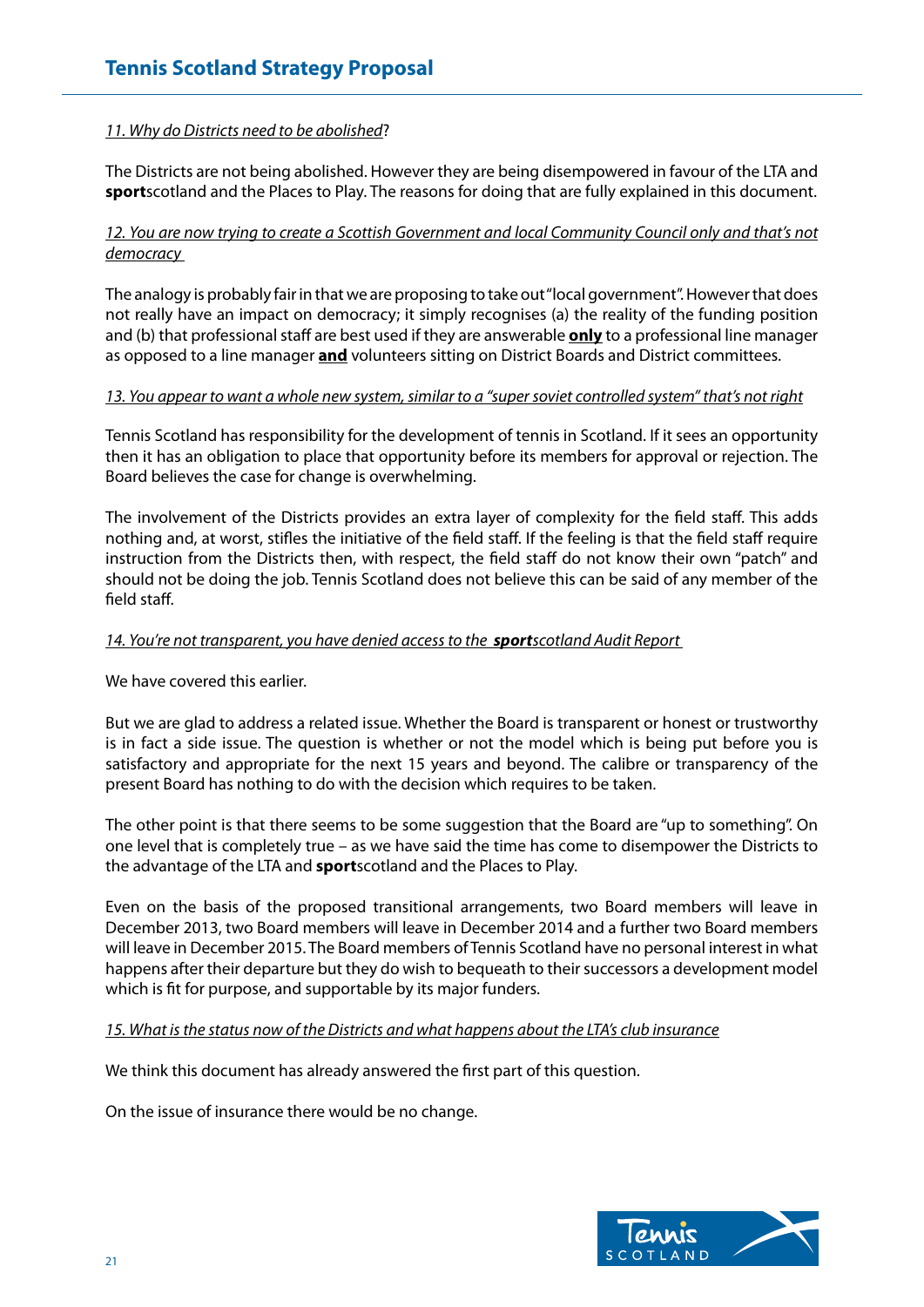*16. My District committee has voted against Phase 3, but from what I have now heard, I'm in favour of the change* 

Thank you for your candour. It is our fault for not explaining it properly. We hope this document explains things better and that you will now argue successfully with your District committee.

# *17. We will support Phase 3 at this stage but will withdraw support if the local development groups don't work.*

Thank you for indicating that you will support the proposed changes. Districts will remain as members; elsewhere in this Document it is explained how the members will be able to call the Development portfolio holder and indeed the whole Board to account at a General Meeting.

# *18. Why is constitutional change necessary? If more money comes in then more staff should be appointed to get out and grow the sport*

Constitutional change is necessary so that Tennis Scotland can be a more attractive bidder for funding.

There will never be enough staff to do what we want to do. The only model is enthusiastic, trained professional staff working to train and empower motivated and enthusiastic volunteers.

# *19. If the clubs become members of Tennis Scotland will they still need to become members of my District in order to play in my Districts leagues*

That's up to your District to decide. But presumably, if they want to play in the leagues, they will have to conform to your requirements.

# *20. What will happen if the proposals get a 75% majority but my District fails to support them?*

Tennis Scotland is the national association for the whole of the Scottish tennis family. If a District which dissents subsequently embraces the majority view there will be no sanction and it will be treated as if they had been on board from the start.

A more difficult question is what would happen if your District failed to embrace the changes. Tennis Scotland will only go where it is wanted but if within your District there was an enthusiasm among the schools and the clubs and a sufficient number of volunteers then we would carry on with the setting up and funding of the local development groups.

However it must also be said that in this situation Tennis Scotland would have received funds from other Districts and would have entered into a legally binding contracts to inject a significant level of funding over a 4 year period. Honouring that commitment would be a priority. So it would be likely that a District which did not support the proposals would, at least initially, be at a serious disadvantage.

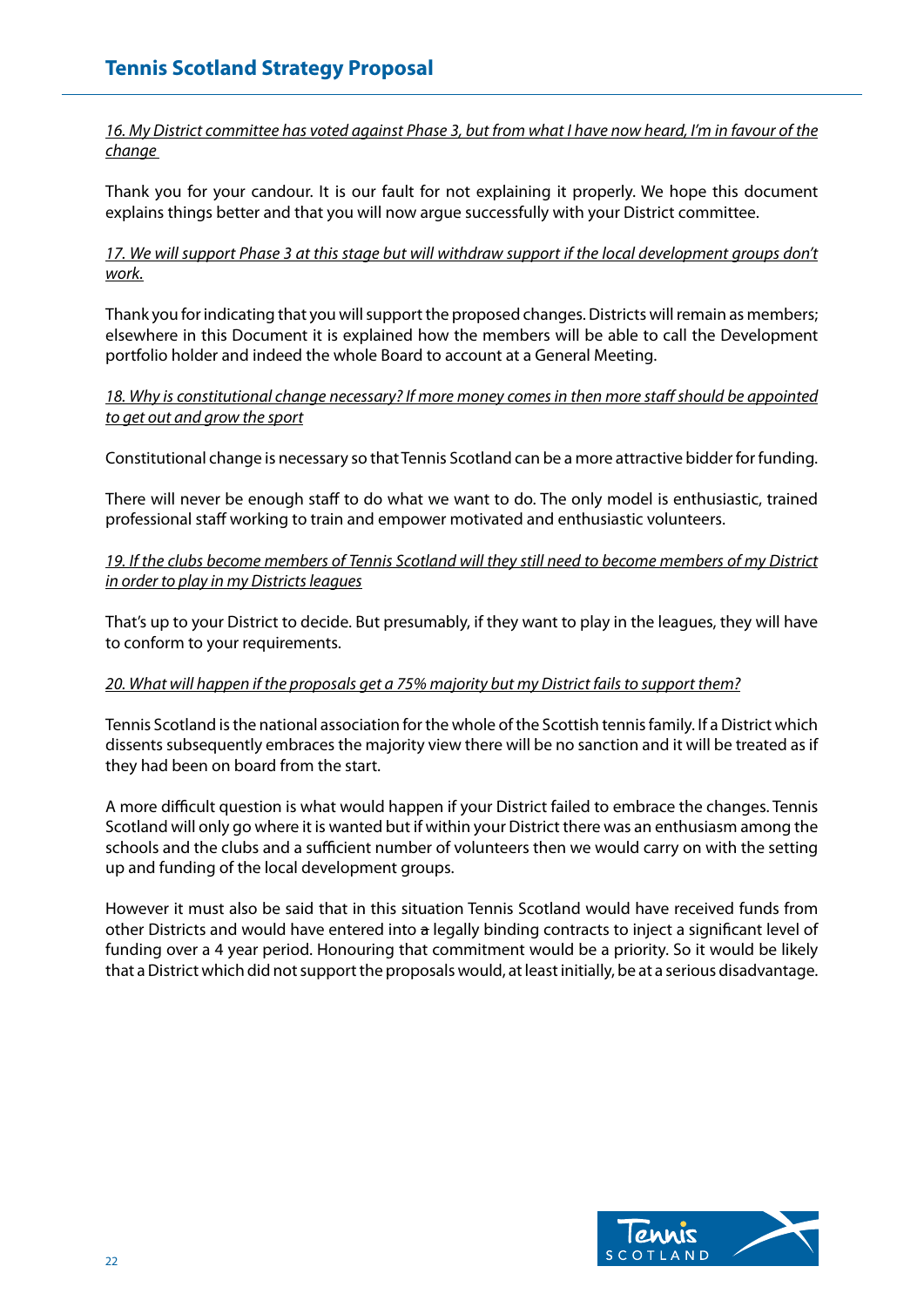# *21. What will happen if the Districts do not accept these proposals?*

Everything will remain the same. Five members of the existing Board will depart in December 2013 when their time is up. Neither the LTA or **sport**scotland will be happy with the loss of almost the entire Board at the same time but there will be nothing they can do about it. The present Board will discontinue the discussions which it has been having with the LTA and **sport**scotland; they will be told only that the Board is unable to deliver the conditions which would allow it to make a meaningful bid for new capital funding and an increased revenue stream. It will not say anything more. However it is inevitable that the LTA and **sport**scotland will understand why that has happened and it is likely that they will draw the conclusion that the membership of Tennis Scotland was insufficiently committed to development of its sport. It may well be that the LTA will find other parts of Britain which represent better value in terms of development; **sport**scotland may well feel that there are other Scottish sports which are more committed to development and which represent better value for public money.

In due course a new Board will be elected. They will be required to deal with the LTA and **sport**scotland. They will need to negotiate funding on an annual basis. They may find that the existing level of support is maintained – then again perhaps not - we have no idea.

The new Board may wish to bid for increased funding from the LTA and **sport**scotland. If it does so it will require to satisfy the LTA and **sport**scotland in relation to value for money. It may put to Tennis Scotland's membership proposals which are similar if not identical to the ones which are presently being put. It is fair to say that the timescales for discussions with the LTA and **sport**scotland are often measured in years rather than months and that is because it takes time to build up trust; and the eventual outcome is of course dependent on budgets because funds are required to be earmarked some considerable time in advance.

Alternatively the new Board may try to persuade the LTA and **sport**scotland that the views of the current Board were utterly misguided, that access to the Board is not restricted to a small pool of talent, that democracy requires that the Board should be answerable to a group which represents entities which contribute 4.5% of the total turnover; that the LTA and **sport**scotland should contribute more than 70% of the turnover and have no input at all in selecting 6 out of 7 Board members; and that it is a good thing for professional field staff to receive direction not just from a professional line manager but also from volunteer administrators. Will the stakeholders be persuaded after everything that has been discussed with the present Board over the last 2 years? The Board prefers that you as a decision maker should form your own view in relation to these important questions.

#### *Finance*

#### *22. The Districts' money is the "people's money" and should not be spent on facilities*

The Board agrees with that up to a point. Of course what has happened for many years is that the players' levy - which was due to Tennis Scotland-was returned to the Districts. Some Districts were very prudent with those funds. But the notion that the funds in District bank accounts have nothing to do with funds injected over many years by the LTA and **sport**scotland is not entirely correct. However that is in one sense not the issue - the question now is how best to use the reserves.

We may not have made this clear but it is **not** the intention of the Board to spend the Districts' money on facilities - it will be spent on development - there will be a significant amount available for facilities and what will be required is money to fund the activities.

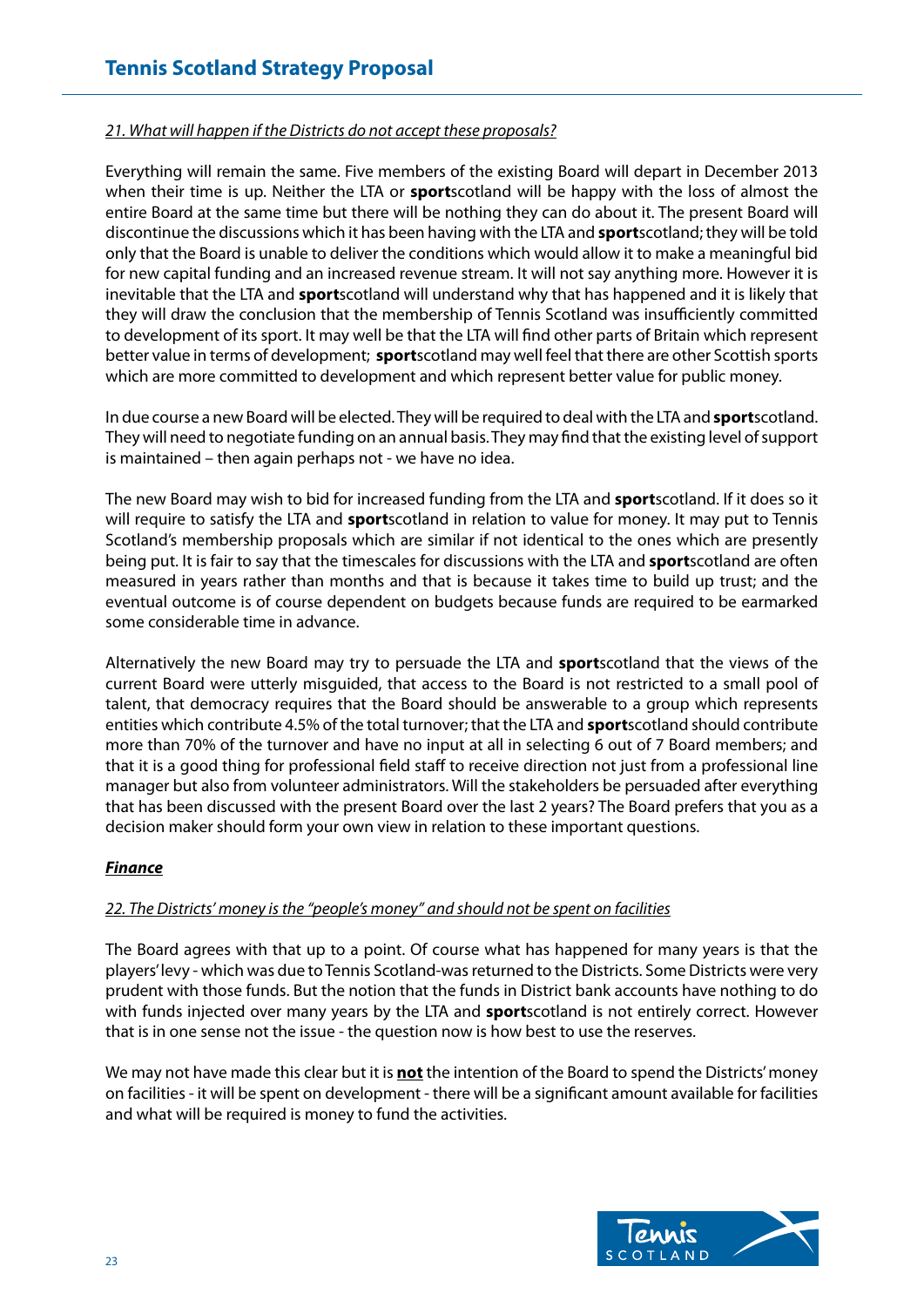What we are saying is under the proposed arrangements the Districts will be very clear about their responsibilities. Those responsibilities will not include development in that the local development groups will be entirely separate from the Districts. The Districts will be responsible for local competition and for some other limited activities. For example Districts run what they may call "performance squads". In reality these are training programs for players who are better than club standard but who fall short of national standard. It is intended that the Districts should, if they wish to , continue with such activity.

The point however is that the leagues and local competitions are, or should be, profit-making activities. Clearly the "performance squads" may not be. Nonetheless it is felt that a well run District should be, at the very worst, breaking even at the end of each year. On that basis there is no reason for significant sums of money to be retained in bank accounts by the Districts.

The question arises as to what should be done about this. Clearly the Districts need to keep a "float" for contingencies. How large that "float" will be depends on the size of the District and the activities which it undertakes. Nonetheless it is unrealistic to expect the LTA and **sport**scotland to contribute large sums for facilities when the Districts retain thousands of pounds in bank accounts.

Nonetheless there are challenges in all of this. The first is that the Districts must be sure their Board directors or committee members are acting within their powers in releasing any funds. That will depend upon their Articles or, in the case of a District which is unincorporated, the Constitution. The first stage must be that the Districts say that they are, in principle, prepared to free up funds; the second stage is for lawyers to advise that the District directors or committee members have the power to release the funds. The cost of taking legal advice will be met and to minimise costs Tennis Scotland will nominate solicitors who will give advice; **sport**scotland is making a significant contribution in respect of legal costs.

It is unrealistic for Tennis Scotland to expect the Districts to deposit their money into a central fund without any guarantee about what will be done with it. Tennis Scotland will enter into a contract with each District whereby Tennis Scotland promises to spend on development and facilities within the next four years within the geographical area of each District 400% of any funds released. Having a contractual process of commitment is not new to Tennis Scotland – it already has a contract with **sport**scotland for its current investment. In other words if a District releases £20,000 Tennis Scotland guarantees that there will be spent within the next four years within that geographical area the £20,000 contributed and a further £60,000. Tennis Scotland is also happy to discuss with each District a mechanism whereby the District can be satisfied that this undertaking is honoured. For the avoidance of any doubt there will be excluded from the calculation any element of the salary or expenses of the Tennis Scotland field team.

# *23. We want our money to stay in our District*

That is your choice. However we are not sure why you would wish for that to happen. Let us assume that you have £15,000 of reserves and that a reasonable float would be £5000. One option is to hand over £10,000 in the knowledge that Tennis Scotland, at this point in time, can guarantee that the money will be quadrupled and spent on development and/or facilities within your District over the next four year period.

The alternative seems to be to keep the money in the bank or spend £10,000 in your District. Why?

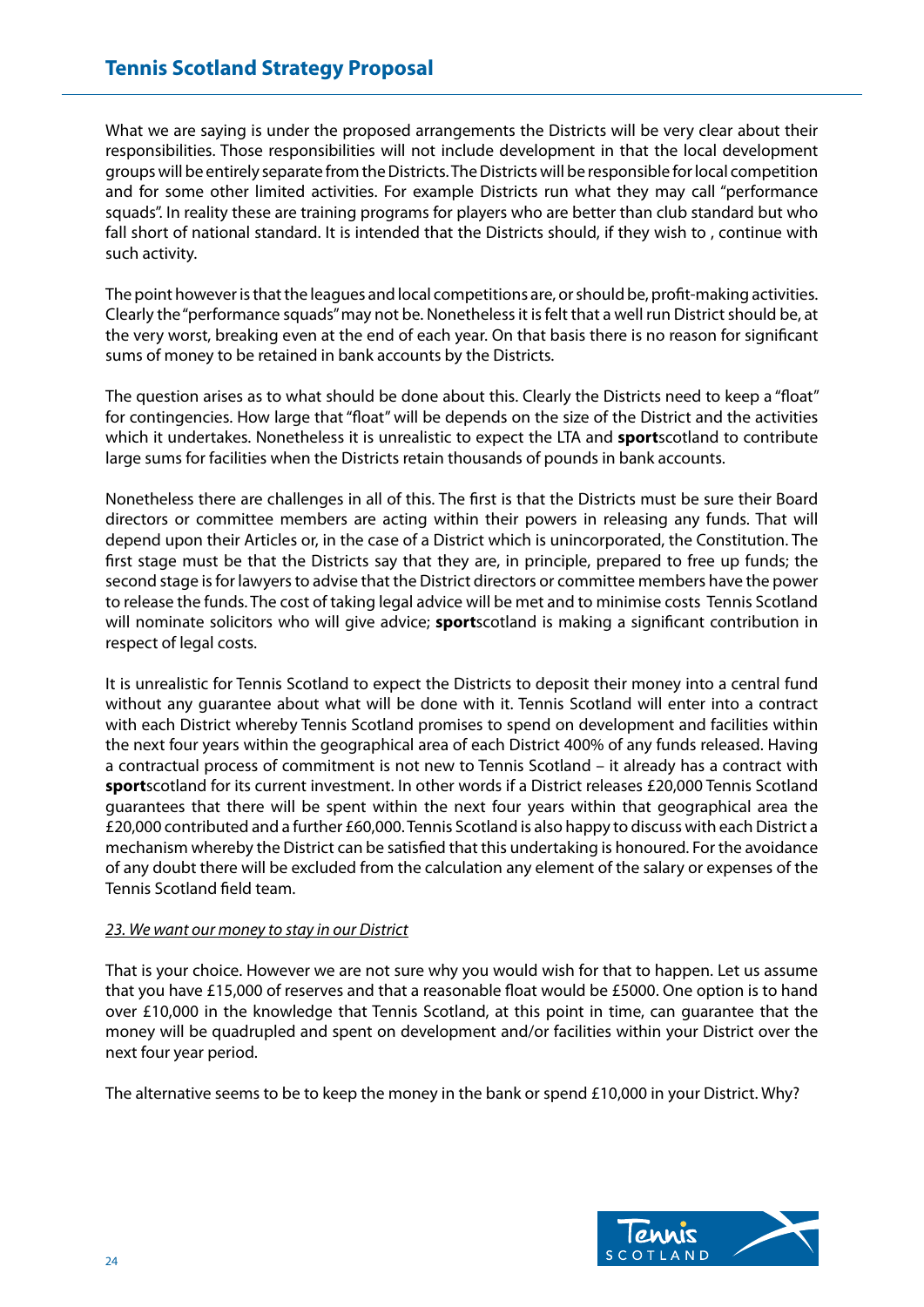#### *24. Tennis Scotland is too distant to manage the Districts monies*

We think this suggests a misunderstanding. Tennis Scotland has field staff who work in various parts of the country and we are working to substantially increase this number. We want them to work directly with the Places to Play and with people who are prepared to volunteer. We want to try to channel their energies so that tennis is accessible through the schools and by those means to increase participation and club membership. While that has been done in some places in the past it has not been done as widely as we would wish.

The reserves need to be used at some time. The Board suggests now is the appropriate time because the opportunity exists to set up a sustainable model for development. The member of the field staff, who will have a familiarity with his or her "patch" will be a main player in the allocation; so the idea that the monies will be managed remotely by someone with no knowledge of the local area is incorrect.

# *25. Is the additional funding coming from the LTA and sportscotland conditional on abolishing the Districts and Council?*

Probably the question is put the wrong way round. The LTA and **sport**scotland are respectful of the independence of Tennis Scotland. They will not dictate to us what our corporate governance structure should look like. However they will need to be satisfied that any bid for increased funding will deliver good value for money.

There have been discussions and presentations about how this Board believes that could be achieved. The stakeholders are well aware of the views of this Board. On that basis this Board could not put together a credible proposal to the LTA and **sport**scotland based on the current corporate governance structure.

# *26. The local authorities have no money and you keep mentioning them*

It is not true that the local authorities have no money. It depends at what level dialogue takes place. There is always money available for sport and leisure but the competition among sports is increasingly fierce and Tennis Scotland is working with over twenty LA's that currently invest in tennis.

However it is true that money is tight and that the key to a successful partnership is value for money. That is why Tennis Scotland is so anxious to have all the necessary elements in place.

On the specific point mentioned above Tennis Scotland is aware of one interesting project which came close to going ahead. One local authority was prepared to provide six-figure funding on the basis that the neighbouring local authority did likewise. Unfortunately the second local authority was not on board – either because it had no funds or because it had other priorities. So yes money is tight but not non-existent. It is worth observing that the outcome might well have been different if Tennis Scotland had been in a position to provide financial support.

#### *27. Under 5% of TS annual income now comes from membership*

Correct - that is why the present arrangement is unsustainable, and why things must change if the sport wishes to maximise support from the LTA and **sport**scotland.

# 28. What's the legal entity of the Districts money? Can you take it all away?

It's the Districts' money and Tennis Scotland cannot take it away from them. If the Districts want to keep the money they can do so but the Board thinks a major opportunity will be missed.

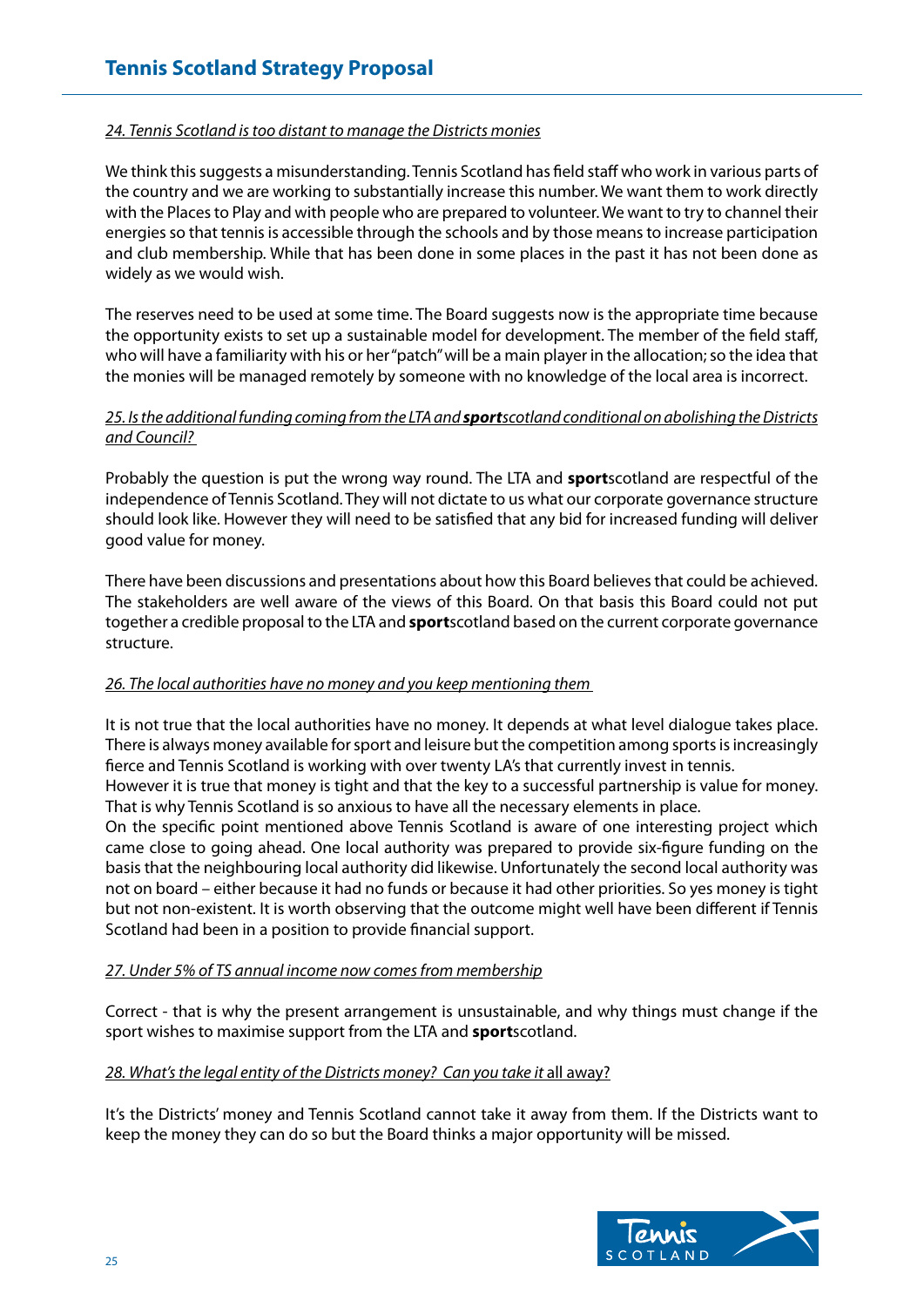## *29. What sort of working "float " would be required*

That is a matter for discussion. Obviously a larger District will need more than a smaller District. If the Articles are amended at a future EGM we will sit down with each District and discuss this. It is entirely possible that a small District with only small reserves will have very little "spare cash". If that is so then clearly any money handed over would be a nominal amount. But at the end of the day it would be for the District to decide.

#### *30. We would need additional funds in our "float" for our District coach to look after all our mini tennis kids*

That is not a problem at all; we think that is perfectly reasonable. However the evidence which we see suggests that Districts leagues and competition can be run at a profit and can support beneficial activities which are nonetheless "loss leaders". But ultimately that's a matter for you - we would talk about it and you would make the decision.

But you would have to accept that every £1 retained is  $£4$  which is not quaranteed to be spent on development and/or facilities within your district.

## *31. A key concern is that more resources will accrue to the centre (ie mainly East and West) and no benefit will result for our District.*

This is a fair question. You would be failing in your duty as a District if you did not ask that question; your job at the moment is to look after the interests of your District. The Board is very happy to deal with this and, indeed, have added another couple of related questions below.

The Board appreciates your concerns. That is why it is prepared to guarantee that no less than four times the money that you hand over will be spent in your District over the next four years on development and/or facilities. Tennis Scotland will be happy to enter into a contract with your District to that effect; what is more they will be happy to talk to you about a mechanism whereby delivery of that undertaking can be measured.

#### *32. This is all about Tennis West and Tennis East. It is much easier to put in place a system in the densely populated central belt. That's where all of the money will be spent.*

Yes and no. Most of the Scottish population live in the central belt – particularly if you include Central District and Ayrshire in that definition.

However the local development group model was selected because it was flexible and could work equally well in Glasgow and Galashiels. What is needed is a receptive and supportive local authority and local schools, enthusiastic volunteers and a local club or clubs that are enthusiastic about increasing membership and participation. If all of those factors are available then one of our field staff will be very capable of showing everyone what needs to be done. After a short while there will be a self sustaining local development group.

Funding will be available if it is thought, particularly by the member of the field staff, that there will be a good return on the investment. A key performance indicator which is not recognised at the moment but which we hope our stakeholders will recognise in future is the number of children who are properly "introduced" to our sport and who have an opportunity to continue with their participation. Obviously participation numbers will continue, as now, to be measured. Our field staff will have targets to meet and it will be their job to identify and create activity where, at the moment, it is limited and nonexistent. It will not matter which parts of the country achieve that but it will be measured in order to quantify the improved access to the sport. This will be a key driver of trying to maximise ongoing investment.

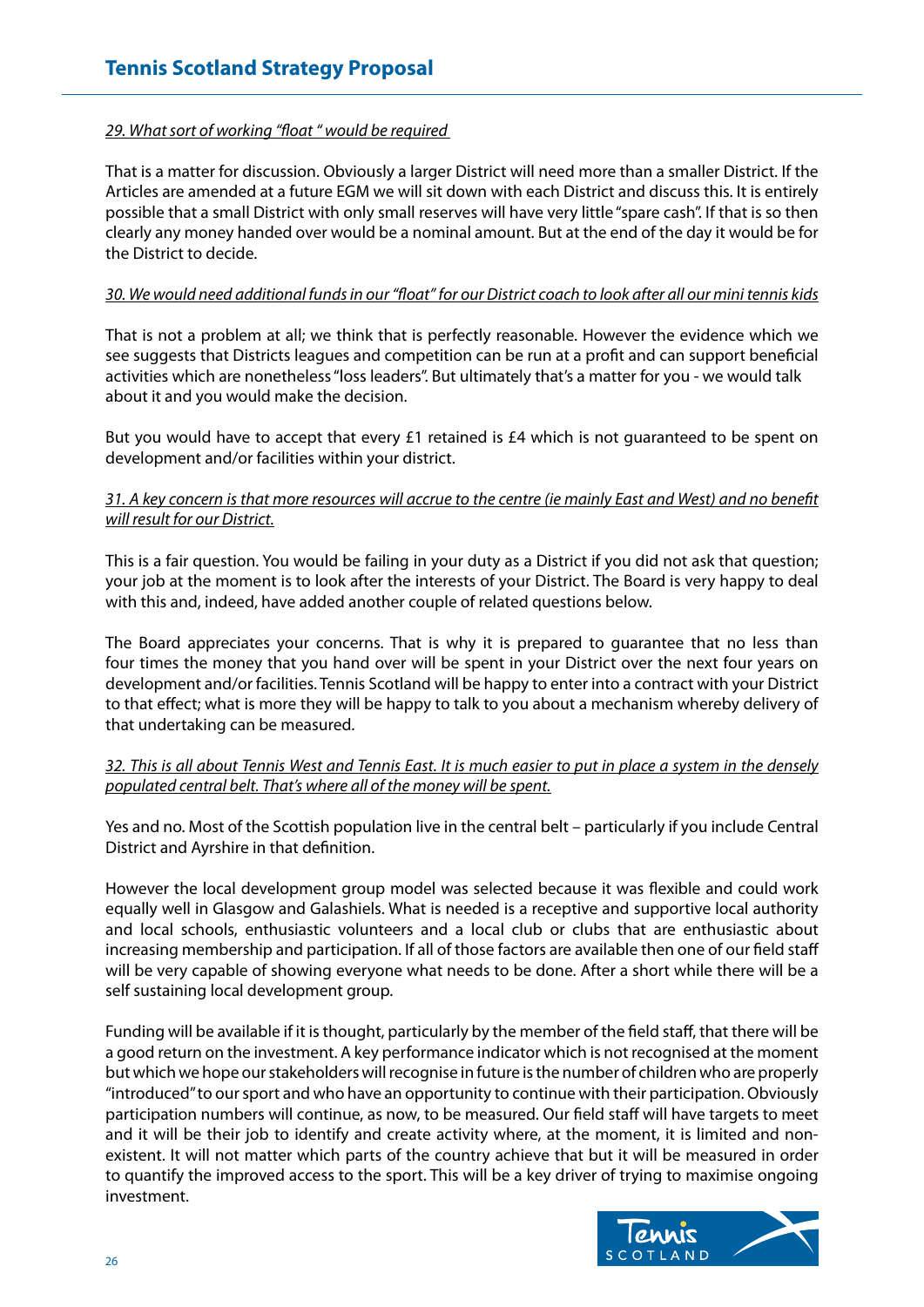*33. Tennis West and Tennis East will be handing over large sums. My District has very little money. All of the advantages will accrue to the big battalions. Money will flow to money*

In one sense that is correct. A District which is able to contribute £15,000 would be given a guarantee that over a four-year period £60,000 would be spent on development and/or facilities within that District.

On the other hand Tennis Scotland is the national governing body for all of Scotland. A District which had minimal funds to contribute (say £1000) would be guaranteed a return over four years of £4,000 but in reality is likely to receive far more than that as part of a wider strategic national plan. So in percentage terms the major beneficiaries would be the small Districts who would contribute little but would almost certainly receive many times what they put in as part of a national strategic plan.

The amount of money contributed will form the basis for the guarantee but after that the major determining factor will be the commitment and enthusiasm of schools, clubs and individuals in each local area.

#### *34. Why do Tennis Scotland want to collect the per court levy paid by the clubs?*

The clubs will be members of Tennis Scotland; that will be their payment in respect of their membership. In any event Tennis Scotland is better placed to undertake that exercise given its administrative resources. This is also in alignment with the current LTA model.

However the intention is not to impoverish the Districts. The expectation is that the income from District leagues and other events will allow the Districts to be self sufficient. We are not aware of any District which runs local leagues at a loss.

# *35. What will happen to the Tennis Scotland reserves?*

Some of the reserves will be freed up. They will be added to the contributions received from District reserves.

However it is difficult to provide a figure for the amount which will be retained in reserves. Tennis Scotland is dependent on external funding, has a turnover in excess of £1.5M and plans to have a staff of over 20, whereas the Districts will have no full time employees and are self funding because they have a product (ie the leagues) which they sell to a captive market (ie the clubs). Tennis Scotland is not in that position and never will be.

Later we deal with the question about what would happen to the LTA funding in the event of a "yes" vote in the referendum. There is no answer to that. There is no doubt that the Board will want to retain sufficient reserves so that future Boards, in the event of a crisis, can have time to consider how it might respond to an unforeseen development.

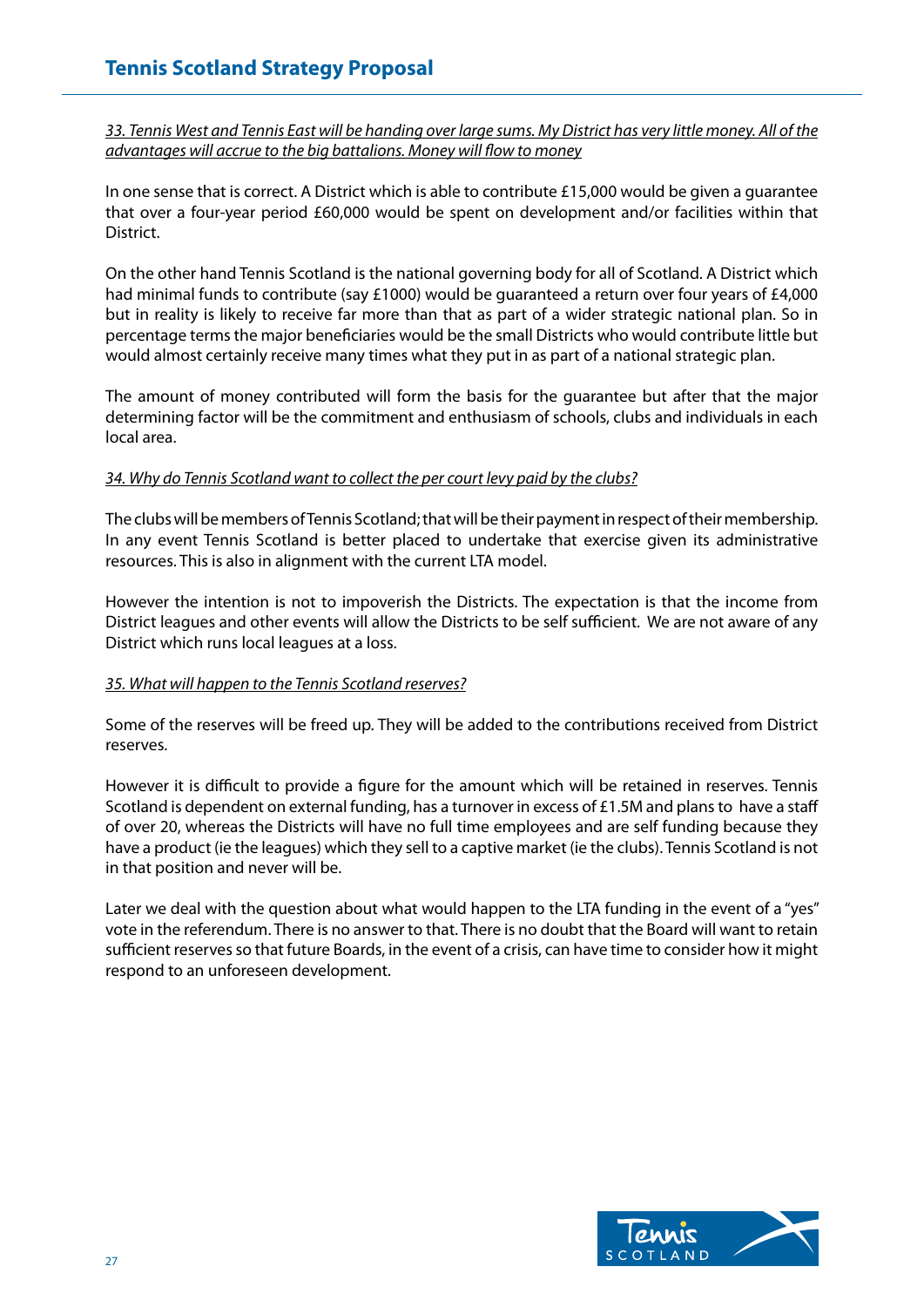*36. No money comes in to our District for facilities development from the LTA. Why? Why would this change?*

The question which all stakeholders ask is "Will there be value for money?" That encompasses a number of sub questions. These have all been dealt with in the course of this document. In essence the "value for money" questions involve a holistic approach of looking at the entire product which a governing body offers. If the proposals which this Board put are accepted then the Scottish tennis brand will be a strong one and any funding bid will be highly persuasive.

The Board cannot promise anything to any District in relation to facilities but it would be amazed if its proposals were accepted by the Districts and there was not significant additional funding made available to improve the Scottish tennis infrastructure - which means **every** District.

#### *Development*

#### *37. Tournaments are on the decrease and there's no mention of that in Phase 3*

Although there are several tournaments where entries are down the overall provision has significantly increased as can be seen from the table below.

Phase 3 was intended to address other issues. It is hoped that the proposed changes will result in a reduction in the financial constraints under which Tennis Scotland operates and an increase in due course in tournament provision. But in the first instance the emphasis will be on introducing more youngsters to our sport; we must get more people playing the game.

| <b>AEGON GB PRO-SERIES</b>                       | 3                        |
|--------------------------------------------------|--------------------------|
| <b>AEGON BRITISH TOUR</b>                        | $\overline{2}$           |
| <b>AEGON JUNIOR INTERNATIONAL</b>                | 1                        |
| <b>ITF GRADE 3 SENIORS</b>                       | 1                        |
| <b>HOME NATIONS CHAMPIONSHIPS (ADULT)</b>        | 1                        |
| <b>HOME NATIONS CHAMPIONSHIPS (SENIORS)</b>      |                          |
| <b>GRADE 2 NATIONAL TOUR</b>                     | $\overline{\mathcal{L}}$ |
| <b>GRADE 3 REGIONAL TOUR (JUNIOR)</b>            | $\overline{30}$          |
| <b>GRADE 3 REGIONAL TOUR (ADULT)</b>             | $\overline{12}$          |
| <b>GRADE 4 COUNTY TOUR (JUNIOR)</b>              | $\overline{79}$          |
| <b>GRADE 4 COUNTY TOUR (ADULT)</b>               | $\overline{12}$          |
| <b>GRADE 4 (SENIORS)</b>                         | $\overline{4}$           |
| <b>GRADE 5 &amp; GRADE 6 LOCAL EVENTS</b>        | $500+$                   |
| <b>DRAWS4ALL</b>                                 | 9 interested venues      |
| <b>REGULARLY COMPETING JUNIORS</b>               | 3277                     |
|                                                  | 13% increase             |
| <b>REGULARLY COMPETING JUNIORS (20+ matches)</b> | 1050                     |

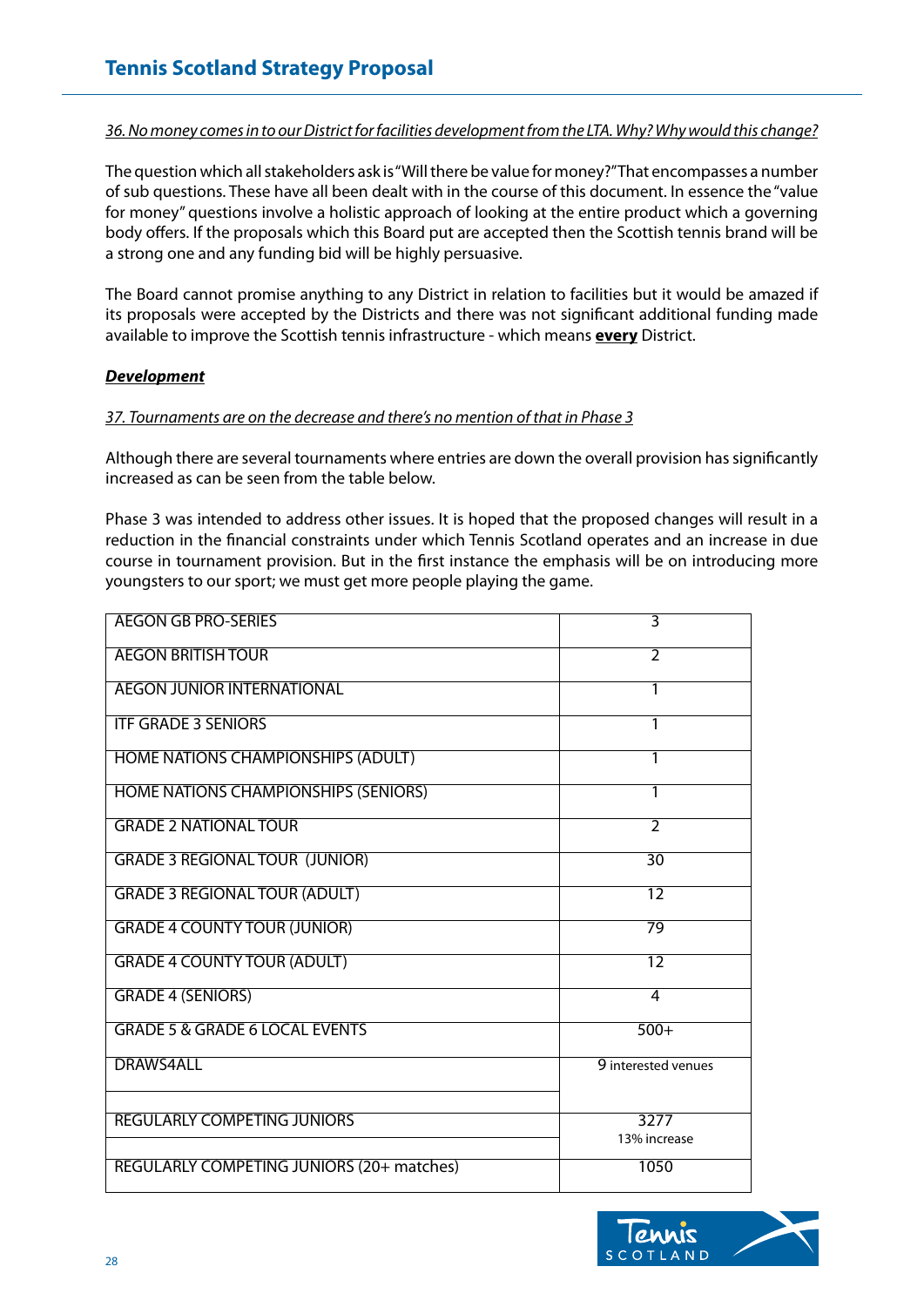#### *38. What input does a club have in respect to your proposed Local Development Groups decision making?*

The expectation is that the local development groups will be "manned" by club members and by members of the existing District Boards and committees. It is hoped it will be a delivery mechanism which will lead to an increase in volunteers. It is flexible in that some volunteers may be able to commit only a few hours a year while others may commit many hours each week.

It is hoped that the outcome will be an increase in club membership and activity. It follows that the clubs will, we hope, be actively involved with the local development groups. To that extent the clubs will have a significant input.

However it would be wrong to imagine the local development groups having a committee structure. The emphasis will be on doing rather than talking. The expectation is that almost 100% of the activity will involve time spent at schools or at clubs. Also once the "template" is set up it will for the most part be a matter of ensuring that there is a sufficient number of "feet on the ground" in order that the activities can be adequately manned.

#### 39. *Our Development has grown over our District, why change it?*

We do not doubt that good work has been undertaken in Districts over the years. However there has not been widespread and sustained outreach to the schools nor has there been any widespread and sustained attempt to create local authority/school/club links. Where such effort has been made it has been successful.

In short if there is a successful and sustainable model operating in your District then it should be built upon not destroyed. However, viewed from a Scotland wide perspective, one must conclude that far too few children of primary school age have an introduction to tennis and an opportunity to commit to ongoing participation.

# *40.Will the newly created Development Groups make the final decisions or will it be TS?*

The local development groups will be manned by a mixture of professional staff and volunteers. So what does or does not happen will be entirely a matter for the local professionals and volunteers after discussion with the member of the field staff who is allocated to that District. So the final decisions will be taken locally.

However funding will be required. The member of the field staff will have a major input in that regard although he/she will, as you would expect, be answerable to a line manager with responsibility for development throughout Scotland.

# *41. Our District coach is doing a great job, why change that?*

We are glad to hear that and hope it continues. This is not about your District coach - it is about extending outreach considerably beyond what any one person can achieve.

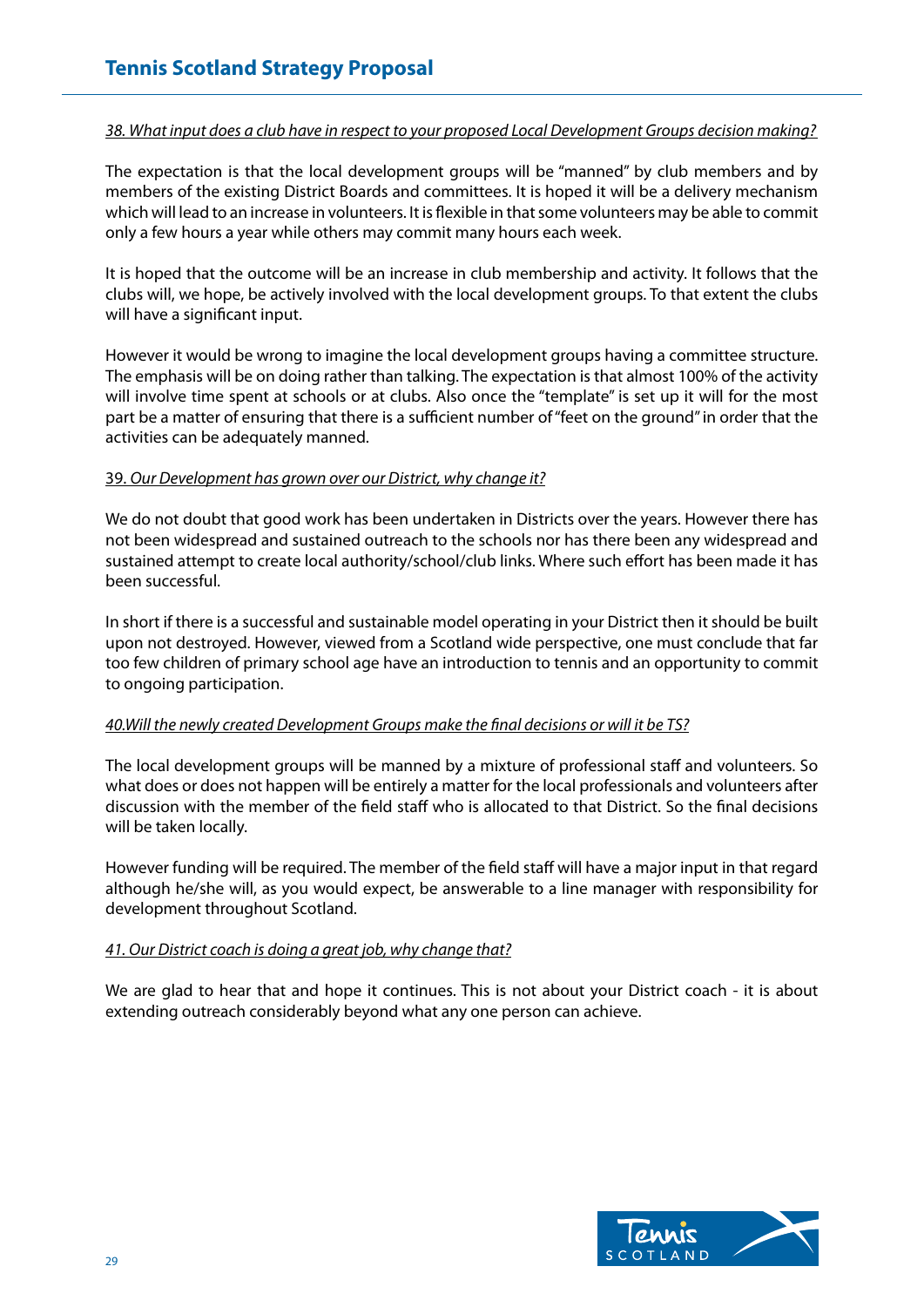*42. Our District leagues are extensive and successful. The Tennis Scotland proposals and general attitude towards District leagues is disappointing and not acceptable. It is a key requirement that our District leagues will not be threatened through Clubmark or some other mechanism. No Aegonisation.*

We are really glad that you said that. We have no idea where this notion came from. If you think that it came from something that was said by Tennis Scotland then that was our fault.

The Districts organise the leagues very successfully. It is imperative, as far as Tennis Scotland is concerned, they continue to do so. Indeed if we can introduce more youngsters to tennis then hopefully the membership of the clubs will increase and there will be a requirement for increased league activity. That will be particularly so in the young age groups. For the avoidance of doubt Tennis Scotland has no ambition to exert any authority or influence in a field of activity which is very well provided for.

Clubmark is an LTA standard which it wishes clubs to achieve; however we cannot imagine that the LTA would ever wish to sanction clubs who do not achieve that standard; certainly Tennis Scotland would not wish to do so.

We are not sure what you mean by "No Aegonisation". As you know Aegon is a large insurer; it is the LTA's largest sponsor and contributes many millions of pounds for the benefit of British tennis. The LTA, in turn, provides 50% of Tennis Scotland's income. On that basis it is unrealistic to think that one of our Districts could "opt out". But the Aegon sponsorship has been in existence for some years; if something was going to happen – and we cannot imagine what that might be – then it would have happened by now. And even if something does happen the corporate governance changes would not have any relevance to that. The only change would be that you would not be able to complain at Council to our CEO who would, in any event, be powerless to do anything about the complaint because it was an LTA decision.

# *Miscellaneous*

# *43. It's all a bit woolly*

Sorry – we hope it's now a bit clearer.

# *44. There is no strategic plan, so how can we agree in principle*?

The Board now regrets that it did not start off with this document. On the other hand the document would have looked rather different before the recent consultations and the recent open forum session after the December AGM.

However this document is a comprehensive statement of the strategic plan proposed by the Board. We are now entering the final stage of our consultation process to obtain the views of the current decision-makers in the Scottish tennis community.

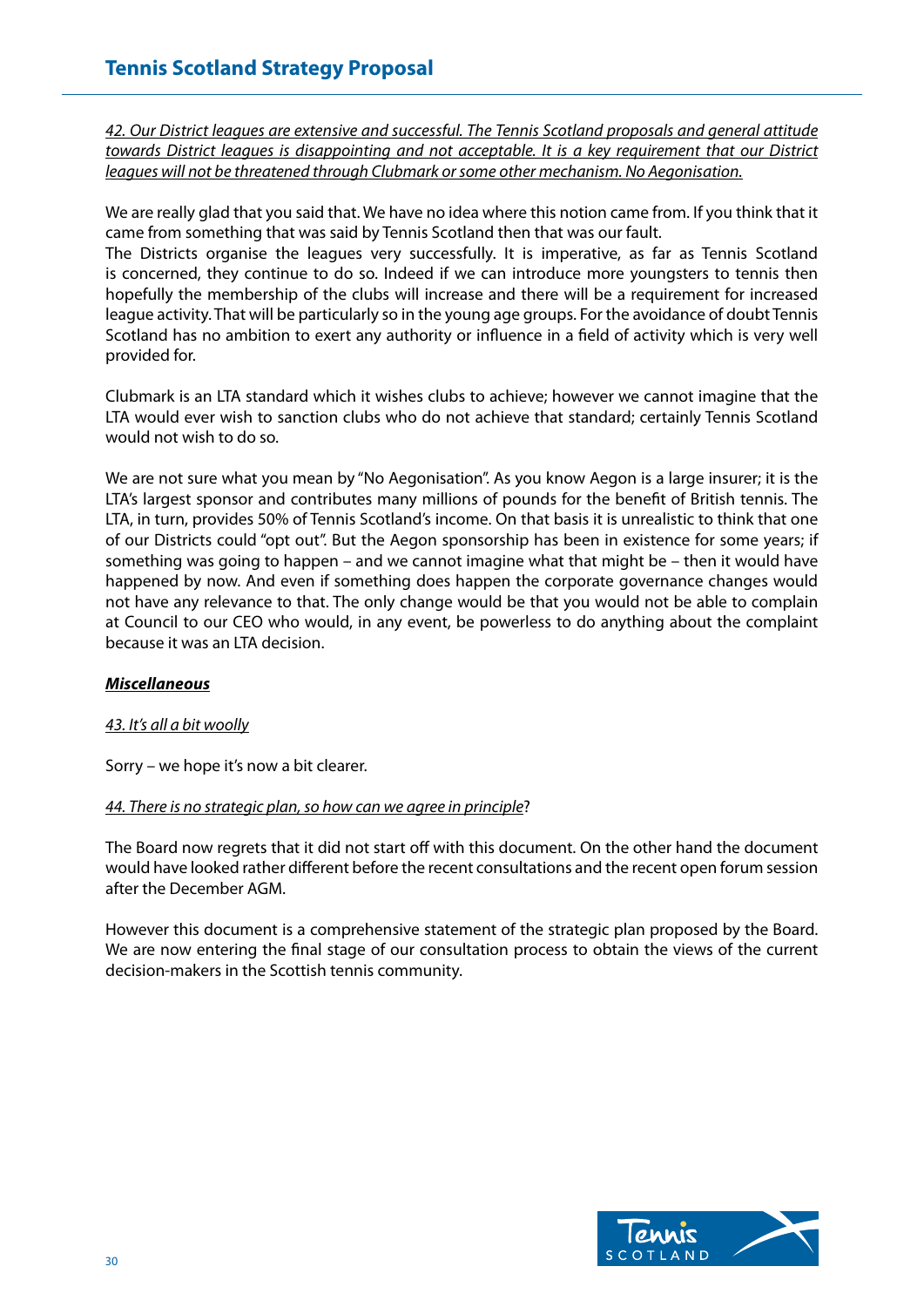*45. Our District welcomes the initiative to get more money into Scottish tennis and to move towards a four year budget. Has this really happened or is it all "jam tomorrow"?*

Good question. Like all discussions and negotiations the deal isn't done until it's done. And no deal is done at the moment. However our Board members have spent dozens of hours in discussion; our Chair and our CEO have spent many hours travelling to and meeting the Districts; many more hours have been spent in discussion with the LTA and **sport**scotland; some discussions have taken place at local authority level so that we have a good idea of the landscape. And of course this document wasn't written (and agreed unanimously by the Board) in 5 minutes.

Remember that with one exception the Board are volunteers like you. We would not have expended the time and energy which we have done if we did not believe that a significant change in the landscape was possible. Indeed in relation to one of our two main financial stakeholders the initial approach came from them not from us. At the end of the day we might be disappointed but if we are we would be astonished and very angry.

# *46. The forthcoming referendum – will it make a difference to the LTA?*

Good question. We cannot give an answer. You will appreciate that sporting bodies will not enter into a discussion about a sensitive political area.

However what we will say is that the proposed changes better position Tennis Scotland in its bid for increased **sport**scotland funding and local authority partnerships. For that reason alone we ask for support.

#### *47. How will you fit over 250 members into the next AGM?*

There will be a system of proxy voting so not every member need attend. If indications are that the Tennis Scotland Board room is too small for those intending to attend then we will hire a hall. Frankly we think this is a minor point.

# *48. Will my District have any exposure or liability to existing employees - ie not part time coaches but those actually on the payroll?*

The full timers will become Tennis Scotland employees and Tennis Scotland will acquire liability under the TUPE Regulations.

*49. Is this a chance for one of the other Districts to hold Tennis Scotland to ransom by negotiating and selling its support at an EGM in return for a covert promise of a disproportionate share of the cake when the changes come in?* 

Absolutely not. The Board members are all happy to discuss how they hope things will work out but no member (not even the CEO or our Chair) is authorised to give any guarantees beyond what is in this document. That is why the document is so long!!

# *And almost finally…*

Most of the questions the Board received were relatively short and required equally brief responses. The example below is useful because it is more substantial, has been carefully considered in its construction and presents a final opportunity in this document to help explain why the current Board believes that change is required. And so…

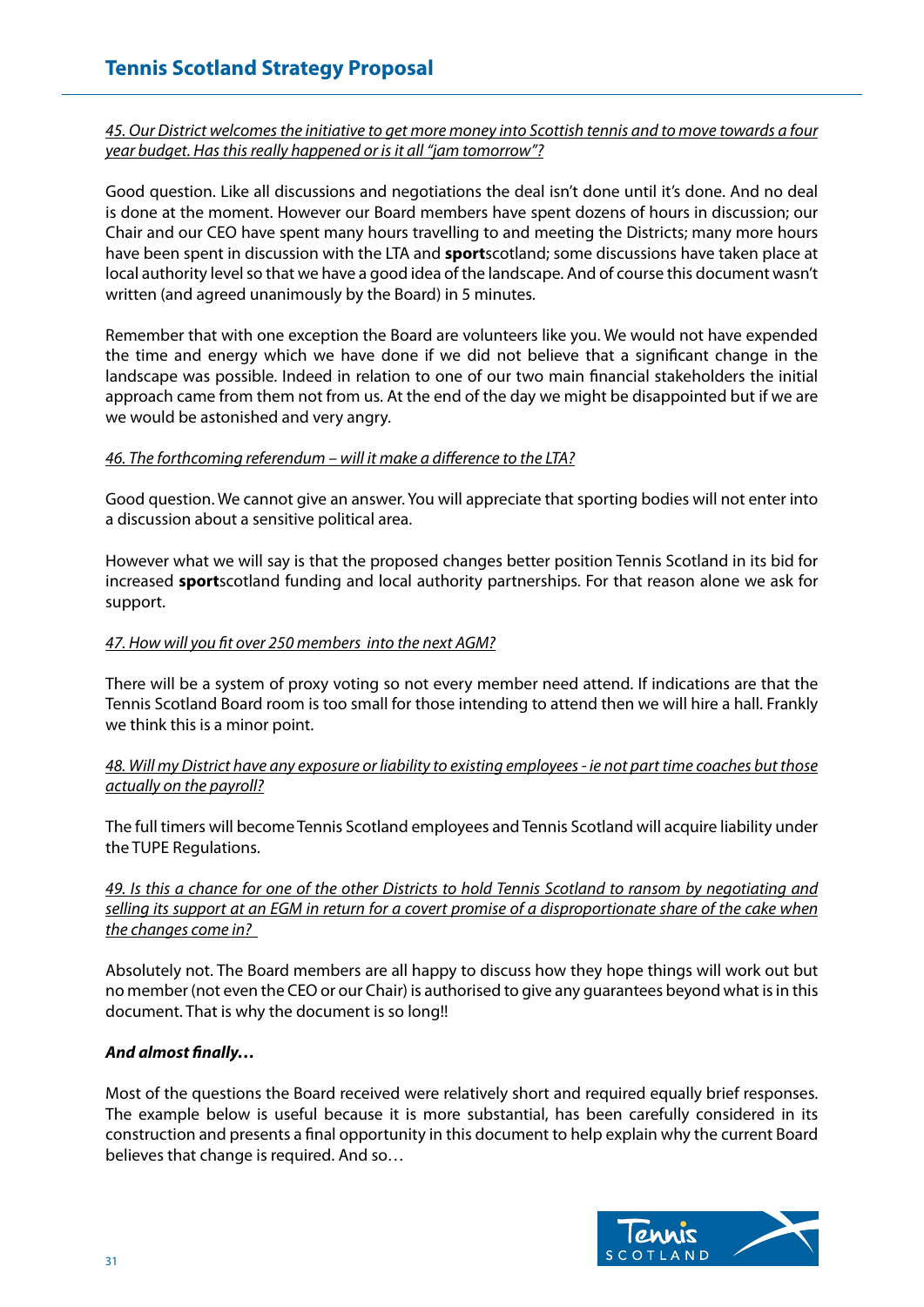*50. My main issue is about the composition of the Board. I think that there ought to be two Board members who have portfolios which relate to delivery of the plans in urban and rural regions, respectively. At the meeting, there was a suggestion that the President and Vice-President might fulfill a role of representing the clubs and perhaps provide such expertise. I think that this is inappropriate and there should be portfolios relating to expertise on delivery at a local level. I think that such expertise should be as voting members. This will help to create some semblance of democracy. Otherwise I am assuming that we would continue doing what we currently do with what funds that we currently have. We would of course want to continue to work with you in a constructive manner as we have tried to do over the last year.*

First of all thank you for thinking about this in detail. The Board accepts that you have to satisfy yourself that the interests of your District are protected at least as well, if not better, than they are at the moment. So your concerns are valid and, we believe, shared by others in the smaller Districts. However the Board does not agree with your proposed solution for a number of reasons.

The Board suspects that the point that you are making is one which is felt keenly by a number of the smaller Districts. Put bluntly there is concern that at worst Tennis Scotland operates for the benefit of the big battalions and at best there is no understanding of the requirements of the further flung areas. So the question is how best to make sure that this concern is properly addressed and to satisfy the smaller Districts on this point.

The starting point is that there is no protection at all at the moment. With the exception of the CEO, the directors are elected by the Districts. Tennis West and Tennis East have 16 votes out of a total of 36 votes. In that regard the smaller Districts are hopelessly outgunned; the Districts who are losing the most power with the proposed changes are the larger Districts who at the moment, if they wanted to, could make sure that they had "their nominees" on the Board. Actually there is no evidence that they have abused their voting strength in any way – quite the reverse in fact.

So at the moment the only power which a smaller District exercises is that it can turn up at the Council and complain. And of course Council has no power, other than in relation to the appointment of the new the Vice President.

The second point is that it is a fallacy to think that having someone on the Board gives any meaningful protection. The present system gives authority to the portfolio holders. They will discuss matters of major policy at Board level but otherwise a portfolio holder is operationally independent. The reason for that is that it was felt that the previous "committee system", which required most decisions to be discussed and approved at Board level, was slow and unwieldy – and also led to a person who was best qualified to take a decision requiring to persuade others who were completely unqualified but who had a vote. Decisions about setting up new local development groups (because some have already been set up) are not taken at Board level. In any event the Board does not want a situation in which there are Directors whose main function is to represent a faction or area within the Scottish game. This frequently leads to a certain narrowness of view in relation to the arguments which are put.

The Board is also not sure about the urban/rural distinction. Inverness, for example, is hardly rural and there are parts of Tennis East which are not urban.

The portfolios are designed to bring to the Board a wide skillset. To take one example - participation (which will include the responsibility for the local development groups) is a discrete area. There are professional people in the leisure industry who have enjoyed great success in increasing participation in the leisure field. This portfolio may require professional expertise in that field at Board level - it is not an area for the enthusiastic amateur.

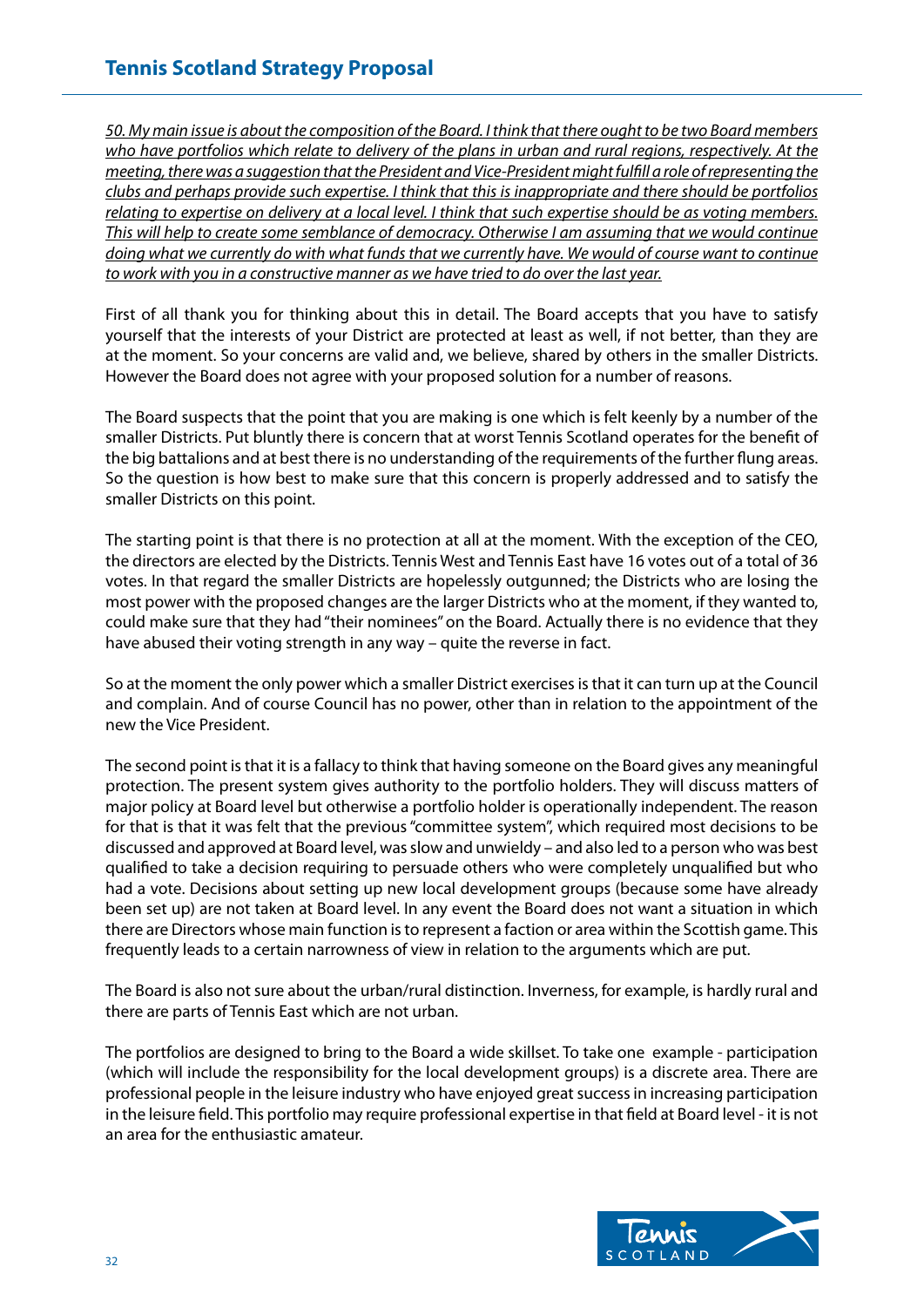So the hope and expectation is that all portfolios, once advertised, will be filled by persons who have skills which are specific to the portfolios. With respect it is suggested that the interests of the smaller Districts are best protected by having persons at Board level who bring genuine expertise, who have not been dependent on some Districts for their appointments, and who, at least in some cases, are not associated with one particular District.

That of course does not deal with the issue of "understanding the local issues". The Board understands that point but doubts if a "Director for the rural Districts" who lived in say Dumfries and Galloway would be particularly well placed to understand the specific challenges in the Highlands. It is suggested that what is needed is a voice in the decision making process which has actual knowledge of the area.

That leads us to the decision making process. The field staff should each "know his or her patch". The Board believes that is the case already. Each member of the field staff will have targets to meet and, as part of the job, will be anxious to ensure that the "patch" is considered for facilities money and development money. There will be nothing mysterious about the allocation of funds – it will be based on the perceived value for money in terms of the tennis activity created. And there is absolutely no reason why a rural area, properly supported, should be at a disadvantage in this regard.

The decision-making process will involve field staff (who will have every reason to look after local interests), probably a tennis operations manager for the whole of Scotland and either or both of the portfolio holders. Ultimately someone has to make the decisions; the decisions will not be taken at Board level. The aim is to professionalise the decision making process and take it away from well meaning amateurs while making sure that each area has a member of the field staff who can see the possibilities on his or her patch and argue the case. And the process will be overseen by portfolio holders who will be professional people with relevant expertise and who will oversee the effectiveness and fairness of the process.

You want to ensure your District is properly protected and the Board hopes the above explanation about how the decision-making process will work satisfies you. However additional protection can be given by introducing a measure of transparency. As a result of this concern being raised the Board has decided that there should be an annual report to Districts highlighting where the Tennis Scotland development and facilities money has been spent. The Board is not able to bind a future Board unless it does so by means of amending the Articles. Accordingly if support for this proposal document crosses the 75% threshold the Board, when instructing the lawyers in relation to re-drafting the Articles, will ask them to provide in the Articles that there should be an annual report addressing those matters. Clearly in any one year there will be imbalances – it could hardly be otherwise. However if there is a clearly discernible pattern over, say, three years, then that will be obvious. Frankly any clear evidence of partiality would be an embarrassment to the Board and also to **sport**scotland who, when all is said and done, are responsible for all of Scotland. The report need not be a lengthy one but it is suggested that the best protection for the smaller Districts is transparent access to expenditure figures rather than a minority vote on the Board.

We hope that we have persuaded you (and any other smaller Districts) by this answer. However, if we have not, then the obvious conclusion is that Scotland is, at the moment, too divided by District divisions for the proposed changes to take place. The Board did consider the idea of adding a couple of additional directors to the Board but it decided that it should not try to "buy votes" by proposing changes which it feels are inappropriate.

In relation to the President and Vice President it was never the intention that they should bring "expertise" in any particular field. They might do but the issue of ensuring that the Board had the appropriate skill set is addressed by the changes in relation to the recruitment process for portfolio holders.

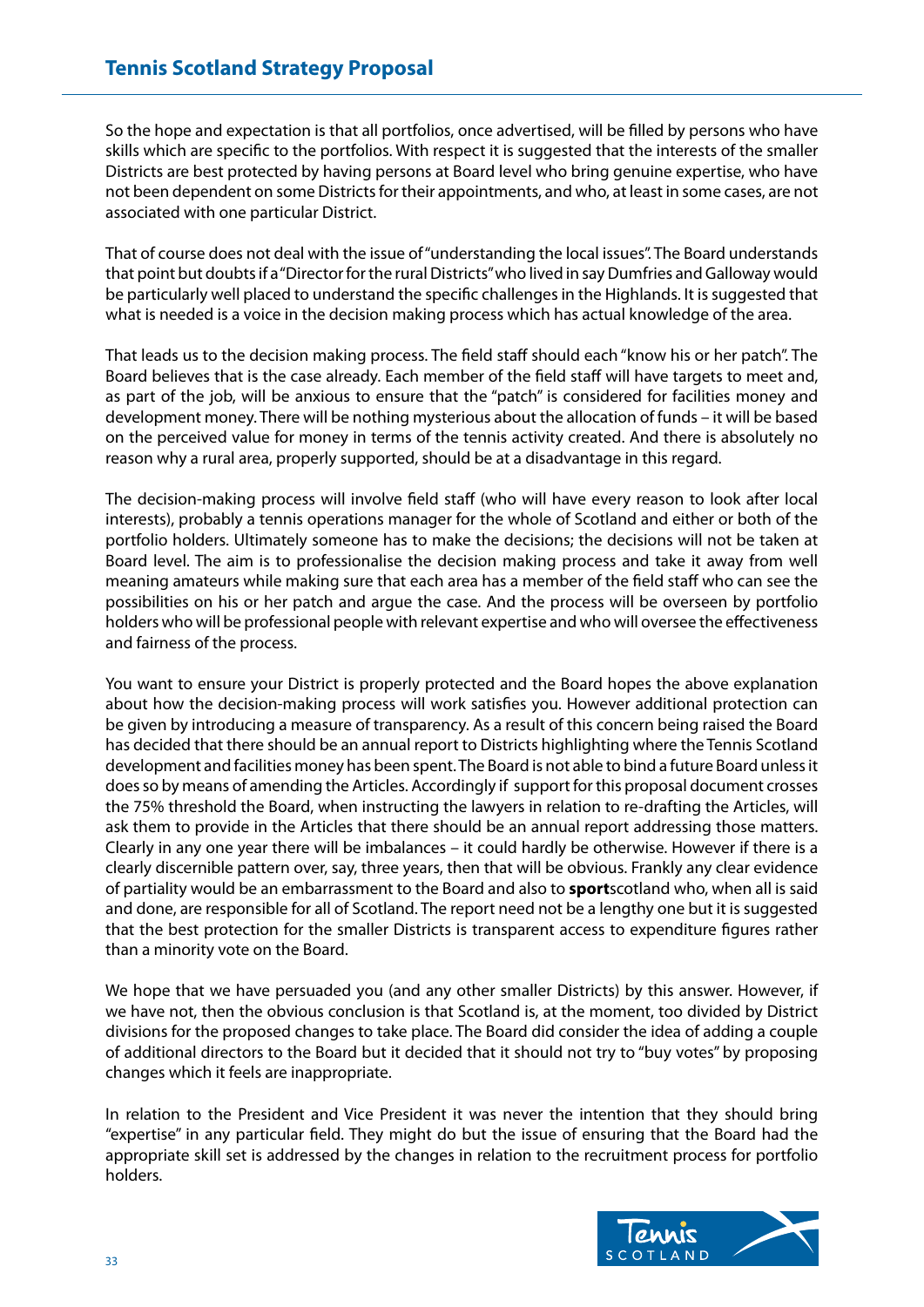The intention is that the President and Vice President should have an ambassadorial role to promote the game (representing Tennis Scotland at various events) and also a representative function at Board level. However they will not be representing one particular area or faction. Instead they will function as a conduit for observations, suggestions and concerns within the game. In other words if there is a groundswell of opinion then the President and Vice President will be able to advise the Board in relation to that.

We have talked about democracy in this document. Democracy is not an end in itself – it is a means to an end – which is that the will of the "people" should prevail and that there should be good decisions taken and fairness and transparency in the decision making process. The "people" actually include those who fund the Tennis Scotland operation and that goes well beyond the Districts and their members. It includes those who, for social or other reasons, are to all intents and purposes excluded from our sport. This document recognizes that. The changes proposed are also intended to ensure that good decisions are taken and that there is fairness and transparency in the process.

You are correct in thinking that otherwise the Districts will continue to do what they are doing at the moment.

Finally we are glad to learn that you look forward to working with us constructively. We too want to work constructively with you. We hope that you accept what we are saying in this reply; we both want the same thing and the only difference between us relates to the means whereby we believe that this goal can be achieved.

# *51. What happens now? Will there be another meeting?*

The Board has sent this comprehensive document to each District Committee member. We are offering a period of feedback that will close on Friday 12<sup>th</sup> April 2013. All feedback should be in writing. You can discuss or clarify the proposals as set out during that period **in discussion with the CEO or any Board Director if appropriate but ultimately the Board will want any representations to be**  made in writing by 12<sup>th</sup> April.

We will gather in any responses and discuss them at the Board in the second half of April. We will then issue a final package of information and documentation in good time for an EGM of Tennis Scotland on  $6<sup>th</sup>$  June 2013.

On the assumption that the changes are voted through in June then part of the motion will provide for the changes coming into effect as at the December AGM. That will allow any contractual matters to be finalised during the summer with the Districts, the LTA and **sport**scotland.

If matters progress over a four-year period in the way that we hope then Tennis Scotland will have a respected development brand, improved infrastructure, increased funding and valid grounds for bidding to its stakeholders for the finance to provide more of the same in the next four year cycle to a country which, we hope, will by then have acclaimed Britain's first male Wimbledon Singles champion in several generations.

The Board wishes you well in your deliberations.

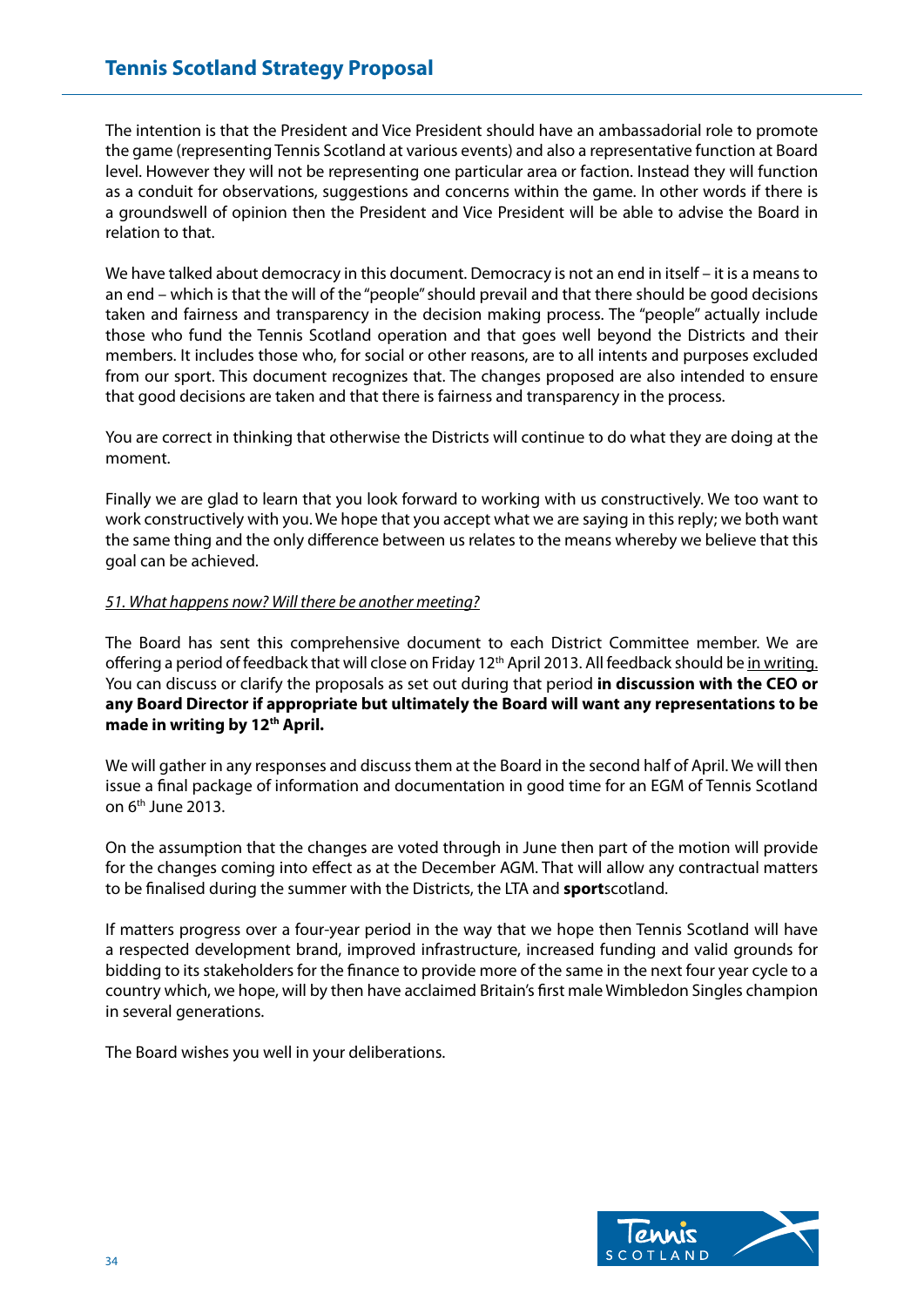# **APPENDIX 2**

# **Our Financial Stakeholders**

# **The Lawn Tennis Association**

**The Lawn Tennis Association (LTA)** is the national governing body of tennis in Great Britain, the Channel Islands and the Isle of Man.

As the governing body, the LTA's overall purpose is to continue to grow and sustain the sport. The success of British tennis is tracked by five headline measures of success: these measures of success gives a regular snapshot of the impact of work the LTA does and helps the organisation understand through trends the progress over a long period of time. The LTA's focus is to develop participation growth to help more people play tennis. The approach to growing participation is based on investment in four main areas:

1. Places – Investing in places to play at parks, clubs, schools and tennis centres;

2. People – Supporting the people who make tennis happen, including coaches, volunteers and club officials;

3. Programmes – Developing programmes including LTA Mini Tennis, Cardio Tennis and Tennis Xpress;

4. Promotion – Bringing together the places, people and programmes to show how tennis is a fun affordable, family sport which is a great way to get fit.

#### **sport**scotland

**sport**scotland is the national agency for sport in Scotland. We are the lead agency for the development of sport and we have a clear focus on developing and supporting a world class sporting system in Scotland. This section contains information about our organisation and its structure.

#### **About us**

We are a non-departmental public body, responsible through ministers to the Scottish Parliament. We are also a National Lottery Fund distributor and we are governed by National Lottery distribution rules. We invest Scottish Government and National Lottery resources to develop a world class sporting system in Scotland. We continually strive to ensure these resources are invested wisely so as to achieve best value and maximum impact.

#### **Our organisation**

**sport**scotland has three directorates: sports development, high performance and corporate services. We deliver from bases across Scotland, including our headquarters in Glasgow, the **sport**scotland institute of sport in Stirling and our regional bases in Aberdeen, Dundee, Edinburgh, Falkirk and Inverness.

The **sport**scotland Trust Company operates three national training centres, Glenmore Lodge, Inverclyde, and Cumbrae. These centres provide quality, affordable and appropriate residential and sporting facilities for people to develop in sport.